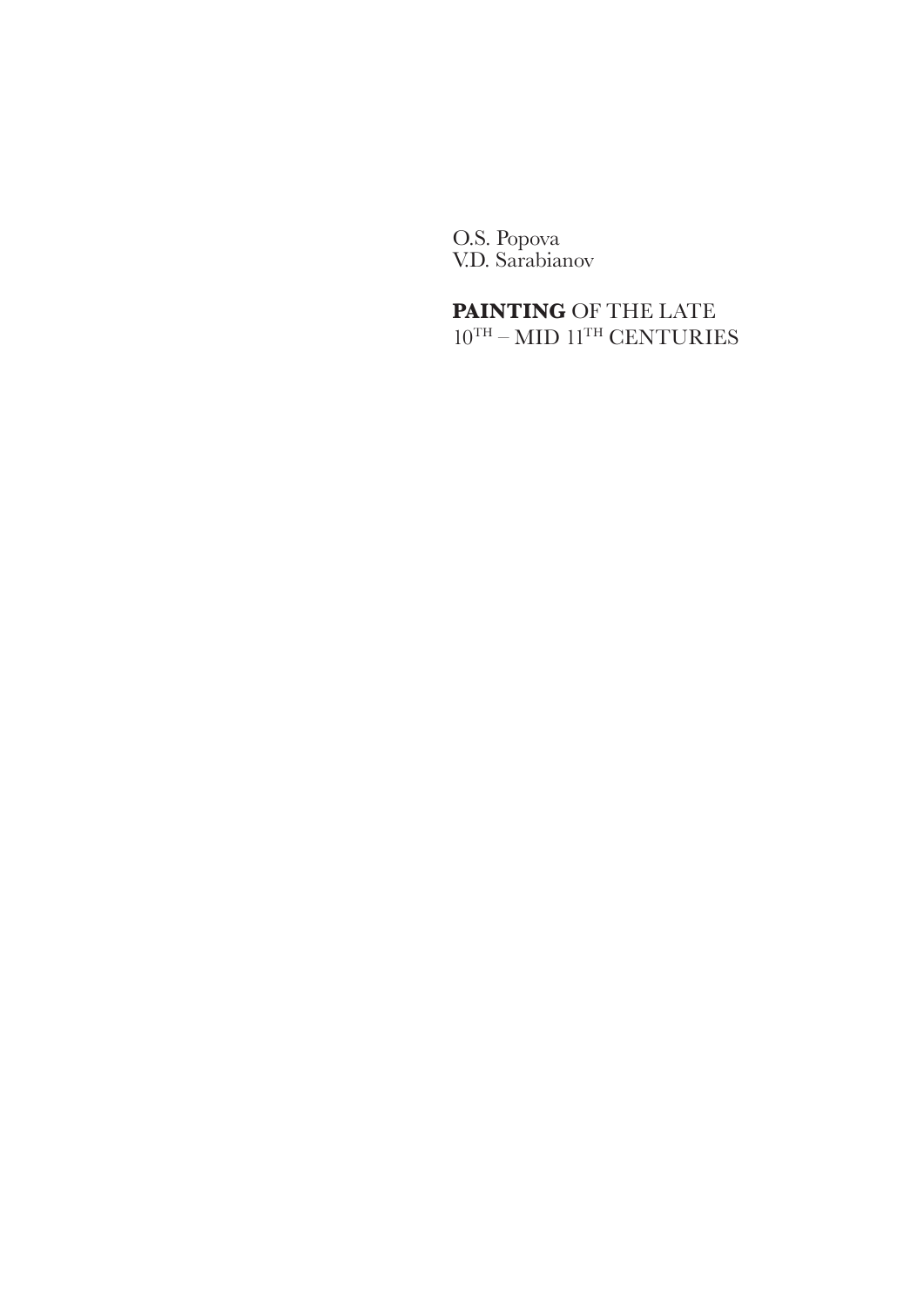Mosaics and frescoes of the Cathedral of St. Sophia in Kiev were created between the 1030s and 1040s when Byzantine art was going through dramatic changes as new, rather stringent ideological and artistic principles were being finalised and established.

There was a world of difference compared with Byzantine art of the preceding period. The changes happened gradually, encompassing several decades from the second half of the 10th century when the Macedonian Renaissance with classicism as the dominant art form came to a close and up to the 1030s. During that time artists were looking for ways to transform the classical tradition in order to be able to infuse their images with a much greater degree of spirituality. As a result, numerous subtle artistic approaches were devised, and new character traits and facial types introduced. Even without drastically changing the tradition but only slightly departing from it, the artists succeeded in sharpening their style and making their images more profound. We can see this trend towards new ways of semantic and artistic expression in all extant artworks of that period, most of which are miniatures in illuminated manuscripts.

There appear faces of a new type, different from those of the first half of the 10th century. They are distinguished not by their classical serene beauty, but their pronounced individuality and inner tension. Their facial expressions are extremely emotional 1, laden with apprehension<sup>2</sup>, full of drama or even tragedy 3 . Such images appeared almost simultaneously midway through the 10th century, when the process of change started in the wake of Macedonian classicism. Small changes are seen in all artistic means of expression. The images are presented in S-shaped postures, their instability accentuated by the body balancing on tiptoe and by the opulence of foaming drapery and the free-flowing ends of scrolls<sup>4</sup>. Bodies are sometimes deliberately deformed, arms and hands frail, as if boneless<sup>5</sup>. For modelling small sharp strokes are used  $6$  or, to the contrary, an extremely dense network of geometrically orchestrated highlights<sup>7</sup>. Both methods are equally remote from the soft illumination of paintings done in the classical manner. Glances become concentrated, almost hypnotic 8 . Faces are intensely lit up with abrupt white flashes in sharp contrast to the deliberately reserved brown background 9 . A new physiognomic type, corresponding to the image of an ascetic, claims its place in Byzantine art: a severe face with an intense thoughtful look in a palette built exclusively on contrasting shades of dark ochre and white <sup>10</sup>

The above characteristics reflect the artistic atmosphere of that period and a search for an image expressive enough to match its spiritual essence. They all seem to have come into use all of a sudden in diverse combinations, still faithfully in line with the dominant classical Macedonian tradition.

 Frescoes of the Church of Panagia ton Chalkeon (1028) in Thessaloniki can be considered the first attempt at the new art

1 . Mosaic portraits of Emperors Constantine and Justinian above the south entrance to the narthex of Hagia Sophia, Constantinople (see Lazarev, 1986, vol.1, pp. 74-5; 216-7, note 81, bibliography; vol. 2, ills.135-139).

2 . The Evangelists, especially St. Luke in Apracos Coislin 31 Evangeliar, National Library in Paris (see Popova, 2003, pp. 11-27).

<sup>3</sup>. St. Mark the Evangelist. Trebizond Gospel (National Library of Russia, gr. 21, 21a) (see Lazarev, 1986, vol. 1, pp. 70, 214, note 53; vol. 2, ills. 105–106; Schwarz, 1994.<br>Schwarz, 1994.<br><sup>B</sup>d. II, sh. 5; Mokretsova, N

4 . The New Testament (The British Library in London. Add.28815), soon after the mid-10th c. (See: Weitzmann, 1996. Bd. 1. S. 20. Abb. 136–9; Bd. 2. S. 29; Buckton, 1994. pp. 136, 137).

5 . St. Mark the Evangelist in the Trebizond Gospel. (note 154).

6 . St. Luke the Evangelist in the New Testament (British Library in London. Аdd. 28815)(Note 155); St. Mark the Evangelist. Trebizond Gospel. Apracos (note 154)).

7 . The Gospel (The British Library, London, Arundel 547, early 11th c.) (see: Pinto-Madigan, 1987, pp. 336–59; Buckton,1994, pp. 140–1. N 50; Weitzmann, 1996. Bd. 1. S. 70–1. Abb. 473–477).

8 . Prophets of Turin. В. I. 2 (National Library of the University of Turin)–part of so-called Bible of Nikita (shortly after mid-10th c.) (see Belting, Cavallo, 1979; Lazarev, 1986, vol. 1. p. 70; vol. 2, ills. 112–114; Lowden, 1988, pp. 9–14; Weitzmann, 1996, Bd. 1, pp. 27–8. Abb. 199, 210, 217–8; Bd

<sup>9</sup>. The Gospel. gr. 588 (Dionysiou Monastery on Mount Athos) (late 10th c.) (Pelekanidis, Christou, Thsioumis, Kadas, 1973, pp. 446–8, pis. 278–289;<br>(Weitzmann, 1996. Bd. 2, pp. 85, 86); Book of Prophet Isaiah with comme

<sup>10</sup>. Peter the Monk in a miniature from the Apracos Gospel gr. 204 (Saint Cath-<br>erine's Monastery on Mount Sinai) (late 10th- early 11th cc.) (see Weitzmann,<br>Galavaris, 1990. N 18, pp. 42–7. Colorplates III–VIII, pl. 92–1

trend 11. The images of saints clearly acquired some exaggerated quality: compared with classical proportions, the features are obviously hyperbolic. Everybody has huge eyes surrounded by large, deep shadows, augmenting the eyes even further. This new device of giving greater prominence to the gaze 12 proved so effective as to determine the overall character of the images and their impact on the viewer. Meanwhile, the major system of artistic means remained on the whole traditionally classical. The figures are clad in free-flowing soft garments; the faces, necks and arms have volume, as if sculptured and possessing body mass. The painting is done in vivid, vibrant colours. Face modelling is in no way schematised. The wet-look glow and sensitivity of glances, the slightly open, as if breathing, lips, the awe and inspiration in the eyes are all still close to works of the post-Renaissance period.

As a rule, stages in Byzantine art flowed smoothly one into another, but sometimes, albeit rather rarely, dramatic changes did occur. In particular, that happened in the second half of the 1030s and in the 1040s. Three large ensembles of the period prove the point – mosaics and frescoes of the Katholikon of the Hosios Loukas monastery in Phocis<sup>13</sup> and the Cathedral of St. Sophia in Kiev 14, as well as frescoes of the Church of St. Sophia in Ohrid 15. The crowning stage of this phenomenon can be observed in the Nea Moni mosaics on Chios 16. Those decades also saw the appearance of frescoes in the Church of St. Leontius in Vodoča 17, the *Annunciation* mosaic at the Monastery of Vatopedi on Mount Athos 18, possibly the icon of St. George from the Dormition Cathedral of the Moscow Kremlin 19, and the miniatures of the Greek Menologion (Sin. gr. 175) from the State Historical Museum of Moscow 20. The *Iberian Icon of the Mother of God* 21 and the mosaic showing the Mother of God with Child Jesus in the apse of the Hagia Sophia of Thessaloniki can also be attributed to this period, although their dating remains arguable.

According to Michael Psellus<sup>22</sup>, a great deal of architectural landmarks and art ensembles were created in the reigns of Michael IV (1034-1041) and Constantine Monomachus (1042-1055). Many of them are extinct, but those that have survived are a living proof of the big changes in art after the first third of the 11th century. Features never associated with classicism now predominate in imagery and artistic language. Byzantine art of the 1030s and 1040s seems to be a totally new universe. What previously existed as only nuances in image characterisation or incidental stylistic detail becomes programmatic and all-embracing. Classical means of expression obviously proved inadequate. A tendency to asceticism, as a rule, presupposes extreme spiritual austerity, and to translate it into art, recourse is made to a withdrawn, outwardly stationary and inwardly concentrated image rendered with the help of conventional and symbolical artistic means. Any classical model is too

<sup>11</sup>. Papadopoulos, 1966; Tsitouridou, 1985; Mavropoulou-Tsioumi, 1993, pp.104–10; Kourkoutidou-Nikolaidou, Tourta, 1997, pp. 177–82; *Byzantine and Postbyzantine Monuments*, 1997. pp. 86–91.

<sup>12</sup>, This is but one of the many devices of that "tirial and error" period of the accord half of the 10th and the first quarter of the 11th cc., which was used rarely, for instance, in the icon of Apostle Philip from Sai

<sup>13</sup>. Mouriki, 1980–1981, pp. 81–6; Chatzidakis-Bacharas, 1982; Oikonomides, 1992, pp.245-55; Mylonas, 1990, pp. 99–122; Mylonas, 1992, pp. 115–22; Connor, 1991; Chatzidakis N., 1997.

<sup>14</sup>. Lazarev*,* 1960/1; Lazarev, 1986, vol.1, pp.77-9, 217-8. Notes 86, 88, with bibliography; Logvin, 1971.

<sup>15</sup>. *Ђуриh*, 1963; Djuric, 2000, pp. 26-30, 328-30 (bibliography), 452-3, 535-7. <sup>16</sup>. Mouriki, 1985, vols. 1, 2.

<sup>17</sup>. Ђуриh, 1974, p. 12, ills. 2–3; Djuric, 2000, pp. 30–1, 330–1 (bibliography), ills. on pp. 449, 451, 534.

<sup>18</sup>. 1996, pp. 222–4.

<sup>19</sup>. The icon is dated from mid-11th to 12th cc.: Lazarev, 1953, pp. 186-222<br>(12th c.); Demina, 1972, pp. 7-24 (11th- early 12th cc.; Ostashenko, 1985, pp. 141-60 (late 11th- early 12th cc.); Popova, 1998, p. 219 (ca. mid

<sup>20</sup>. *Iskusstvo Vizantii v sobraniakh SSSR* (Byzantine Art in Soviet Collections), 1977. No. 503; Likhacheva, 1977, pp. 15–7; *Drevnosti* (Antiques), 2004, No. II. 7.

<sup>21</sup>. P. Vokotopulos assigns the icon to the first half of 11th c. (see 2001, pp. 33–3), and T. Steppan dates it to the early 12th c. *(Seebpan*, 1993. S. 23–49). Cormack and Chatzidakis date the Thessaloniki Hagia Sophia

22. Michael Psellus, 1978, pp. 44–5, 125–6.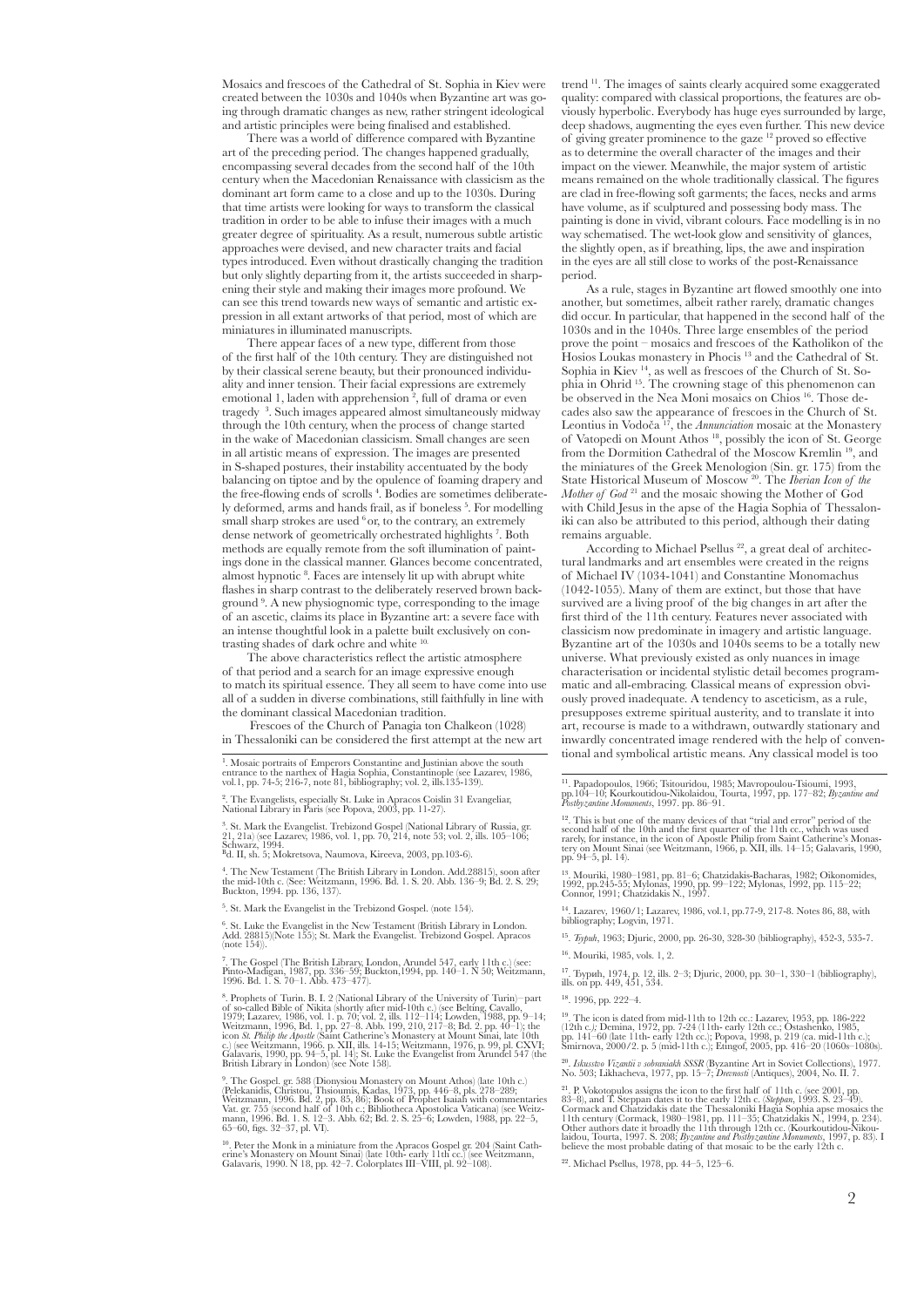beautiful to convey ascetic content and therefore proves unnecessary. Art inevitably is drastically reoriented. For all their individuality, artworks of the second quarter of the 11th century are very much alike as they present a semantically uniform and powerful artistic phenomenon. The images are deep in inner concentration . Their story is not so much of the bliss of spiritual contemplation as of a tortuous path towards it through utter abnegation of all worldly contacts. They do not emanate lucidity; their faces are fixed and stern, occasionally even grim, their glances withdrawn or piercing and nearly always heavy. Many characters are in a special sort of state, showing neither feelings nor any personality traits. The look of their wideopen eyes is not directed at any concrete object, and an eye contact with them is beyond reach. They stare into space unknown to us – into the Eternity. All of them, regardless of their age, trade, or their hierarchical rank, represent a special holy community, living their own, different kind of life.

This imagery is achieved through a specific artistic language, in which scheme and symbol prevail over classical spontaneity. All these art forms, solid, imperishable and radiant, as if born in a world of eternal transcendental essences, are ideally suited for conveying the images of ascetics, who have reached the heights of spirituality.

This program, striking in concept and enormous in content, was realized with great consistency in numerous images and several ensembles created almost simultaneously, possibly as a result of the unique spiritual atmosphere of Byzantine life of the period 23.

The ascetic type of art prevailed for approximately three decades, that is, the lifespan of two generations 24. Interest in it was extensive, to judge by its spread over vast territories and commissions coming from different social strata, including Byzantine Emperor Constantine Monomachus (Nea Moni), Grand Prince of Kiev Yaroslav the Wise (St. Sophia in Kiev), Leo Archbishop of Ohrid (St. Sophia in Ohrid) and the aristocrats of the town of Thebes (Hosios Loukas Monastery in Phocis). Constantine Monomachus might have personally patronized that type of art. It was created in different countries under different social circumstances. Like all major phenomena of Byzantine art, it must have originated in the capital and from there spread far and wide. The timespan of its prevalence was rather short. Born in the 1020s, it reached its peak between the 1030s and 1040s, and went into decline in the late 1040s and 1050s. Already in the 1060s Byzantine art was back on the tracks it had followed in the first quarter of the 11th century, with the classical style again forming its backbone 25.

\*\*\*

Mosaics and frescoes of the Kievan St. Sophia are one of the two major monuments of Byzantine art of the second quarter of the

11th century, the other being the Hosios Loukas Katholikon ensemble.

The Greek artists invited to Kiev by the Grand Prince belonged to the same artistic community as the masters who worked at the Hosios Loukas monastery in Phocis, and those were firstrate masters who had been trained most probably in Constantinople.

The walls and vaults of the Kievan St. Sophia are abundantly decorated with images. The overwhelming majority of them are individual "portrait" images given full- or waist-length, occasionally chest-length in medallions or rectangular frames. They are to be seen all over the huge space of the cathedral: in the cruciform space under the dome, in every compartment formed by the side aisles and gallery units, and in the second tier galleries. In general there are more separate representations than compositions in St. Sophia. The cathedral vaults seem to be peopled by an immense community of saints. Hundreds of faces look down from the walls and vaults at every level, and many in the lower rows are virtually face-to-face with the people standing inside or walking through the cathedral.

The cathedral is decorated with both mosaics and frescoes. The mosaics are in excellent condition and look as if made a short while ago. The frescoes are badly damaged: part of their paint layer is gone, colours are no longer bright, and in some instances they look more like shadows of the former images. However, most importantly, the facial types and characters still show distinctly through all of them, even the more affected ones.

Apart from the difference in material, scale and present condition, there is yet another important distinction in this throng of saints, such as their rank in the celestial hierarchy depending on their earthly deeds and the nature of their exploits.

There are representatives of all ranks and abodes of the holy kingdom – prophets, apostles, doctors of the church (sainted hierarchs), heads of the church hierarchy (bishops), the clergy (priests, presters and deacons), warriors, temporal authorities, physicians, monks, and martyrs, both men and women, who have reached the appropriate stages of sainthood.

On a par with this heterogeneous holy community, impressive with its unusually large number of holy wives, there is a multitude of angelic images on the vaults and domes of the cathedral. No other church, be it Byzantine, Russian or any other, can boast such an extraordinary, truly enormous host of angels.

Here one sees faces of all ages–young, middle-aged and old; people of all walks of life–those of high and low birth; kings and hermits; saints and bodiless powers; robust and emaciated faces. Such variety is quite rare in Byzantine church decoration. However, this penchant for individual "portraits" of saints and prevalence of separate figures over scenes are characteristic not only of the Kievan St. Sophia, but of other ensembles of that period, such as the Hosios Loukas Katholikon and St. Sophia in Ohrid. Every one of them clearly gives precedence to a particular theme and, consequently, a certain rank of saints. For example, the Hosios Loukas ensemble has the largest number of venerables, while St. Sophia of Ohrid boasts the greatest number of Christian bishops. The Kievan St. Sophia seems to have an even more ambitious decoration as all grades of the holy hierarchy are represented there. It, too, has its priorities: there are angels galore, myrrh-bearers are unusually numerous, while holy monks are scarce.

The size of the cathedral, which exceeded regular Byzantine proportions, and enormous wall surfaces intended for murals 26 apparently caused the need to hire a large number of artists, which might have led to stylistic and imagery variations. That didn't happen though. Despite its enormous and complex structure and the abundant wall and vault surfaces covered with a multitude of images, and despite the fact that the main axis (the dome –the main sanctuary) is resplendent with precious mosaics while the rest is taken by frescoes – originally comparatively modest and now altogether faded – St. Sophia's wall paintings and images are distinguished by a remarkable coordination of all the components of that huge ensemble perceived as a grand harmonious concept and realized integrally, resolutely and consistently. There is similitude about all the images – the facial types, even the glances, and yet, faces are frequently individualized in accordance with the biographies of the characters and the iconographic tradition of their representation. Their likeness reflects their inner world, their detachment from mundane matters. They have

<sup>&</sup>lt;sup>23</sup>, of fantastic proportions and indescribable splendour..."<br>"the<br>nacl IV was a very sick person, suffering from a severe case of dropsy, a<br>fraid of death and God's punishment for the crime he had committed (he killed hi

<sup>&</sup>lt;sup>24</sup>. *Discourses* of St. Symeon the New Theologian are close in time to the circle<br>of accetic art (they are only one generation away). Both were manifestations<br>of some spiritual upsurge (perhaps of its two separate stage

<sup>&</sup>lt;sup>25</sup>. Such are the manuscript miniatures of the 1060s: the 1061 Tetraevangelion,  $gr \mathcal{I}$ , in the National Library of Russia (*Putsko*, 1972, pp.33-41; *Iskuststo Vizanlii* SSSR (Byzantine Art in Soviet Collections, 1977

 $^{26}$ . The latter feature is explained by the specifics of the cathedral's structure, in which every one of the huge thick cruciform piers has twelve rather than four surfaces for representations, in addition to numerous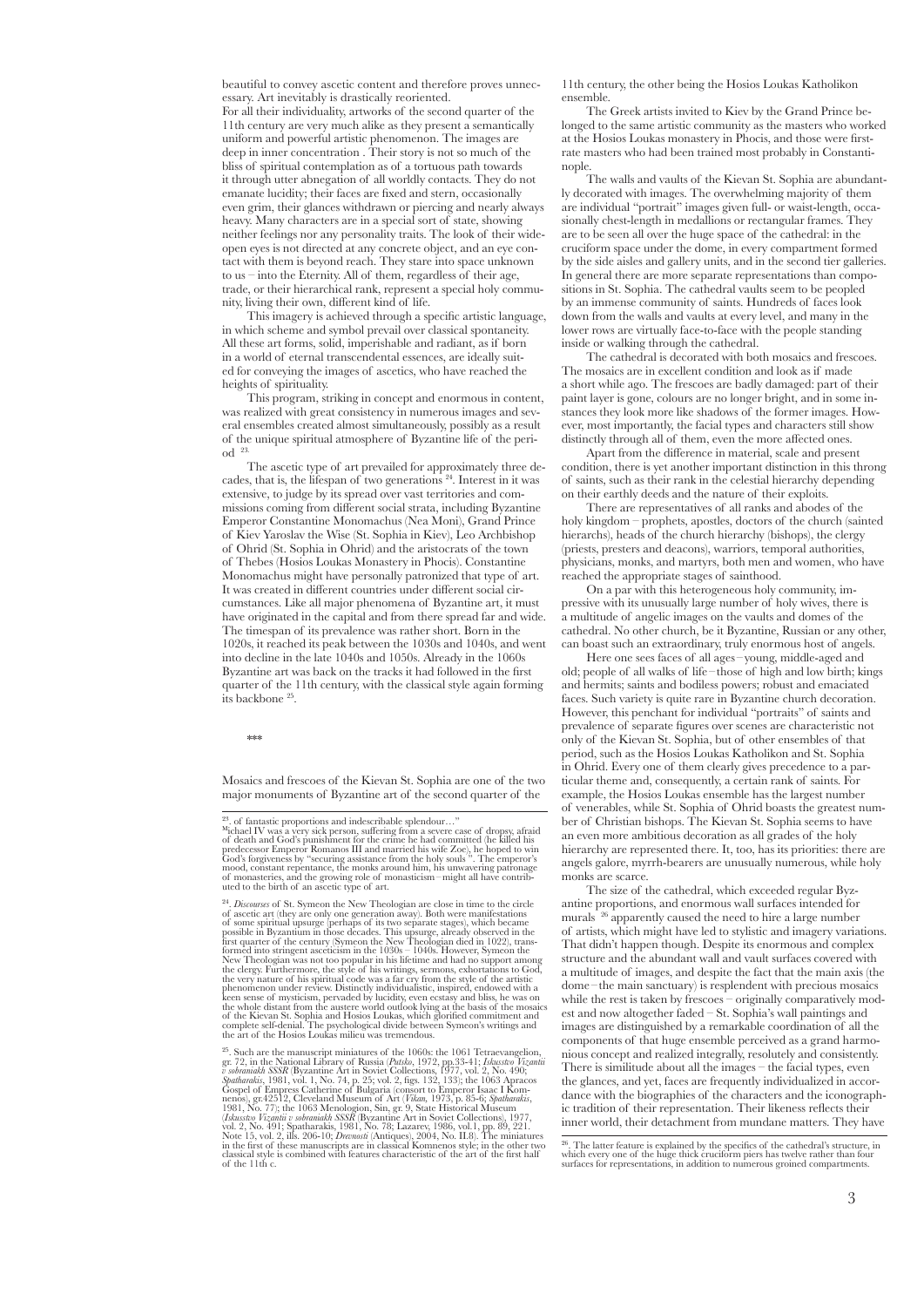in common true grandeur devoid of any pretense or affectation. Although quite near, they are infinitely remote from us: they dwell in Eternity. Their faces express no sensation, no mood nor feeling, their wide open eyes staring into a fathomless expanse beyond our reach.

This theme of striking spiritual maximalism is implemented in the Kievan St. Sophia ensemble on a grand scale and absolutely uncompromisingly, as if all masters working on it had the same world outlook and even the same artistic tastes, because the professional style, with which they created their images is on the whole extraordinarily similar. Naturally, there are many shades within this commonality of principle. Stylistically mosaics somewhat differ from frescoes as they look much more festive, even spectacular, but at the same time their images are more austere. Also, each of the two ensembles – the frescoes and the mosaics – is not homogeneous and has stylistic variations and shades of meaning within them.

\*\*\*

The cathedral space is crowned by a large central dome (the circle with the image of Pantocrator has a diameter of 4.1 metres). Yet its dimension is not inordinate, considering the overall scale of the entire structure. The dome (28.6 metres above the floor level) looks raised high up rather than soaring. It calls forth associations with growth and elevation rather than a flying or floating sphere. The dome is massive, its space static. The abundance of light and the golden mosaics impart it with an air of special magnitude compared with other zones. It looks like some luminous immobile sphere and forms a world closed in itself, in which everything – the axes, the supports and the segments – are forever stable.

This impression is produced by simple and powerful means: like two formidable bands, the plastically highlighted horizontals girdle the round space while the verticals are nowhere seen to be part of the visible carcass structure.

The impression of stability is also enhanced by the correlated proportions of the images inside the dome, where the cube is as important as the circle. The figures of angels are almost the same in width and height, as a result of which the four powerful and stable squares of the angelical figure outlines govern the visible structure of the dome. The vacant spaces between the angels are equal to half their size. This commensurability lends clarity and precision to the whole composition; every correlation is simple and easy to perceive. The outlines of Pantocrator also approximate a square – his shoulders are uncommonly broad, and the line tracing them forms an exceptionally sharp angle.

The repetition of basic geometrical shapes-the circle and the square, the absolutely symmetrical placement of everything, the slow rhythm of large similar representations and big even intervals between them–all impart hieratical grandeur, a sort of timeless state and a sense of the eternal to the domical zone.

In harmony with this is the image of Christ Pantocrator in the zenith of the dome reigning supreme over the whole of the cathedral . His shoulders are spread out inordinately. His representation emphatically broadens downwards, producing the impression of the existence of some huge, albeit invisible base. Pantocrator holds a large Gospel in a precious golden binding, which likewise broadens downwards transforming into a kind of support.

The large features of Jesus are absolutely symmetrical; all curves–those of the eyes, brows, nostrils and lips resemble architectural arches; his glance is overpowering, withdrawn and bereft of emotion. His hands and fingers are done in such a generalized way that they barely look anthropomorphic. The neck, too, looks insensitive and too short by any realistic standards. In fact, there is next to no neck, and the head towering above the chest and the shoulders seems to have no volume and is perceived as a face given strictly frontally as if in a huge icon soaring high above the cathedral. Pantocrator's face is surrounded by golden light inundating the whole space and enveloping the visible part of His figure. The gold comes from the background, the hatching on the attire and the codex in Christ's hand. The figures of the archangels and apostles inside the drum, as well as the image of Pantocrator, are placed against a golden background, which makes the whole sphere of the dome immersed in gold. However, it is the top of the dome, its central circle with the image of the Lord that

emanates the brightest and purest luminescence. The artist made a masterful use of the optical effects of a concave sphere.

Only one of the four archangels surrounding Christ – the one in blue garments – has survived in the original 11th-century form 27. The other three looked exactly the same, but have not survived. The archangels are completely static and shown frontally. The archangel's young face is impressive with its majesty and aloofness. The wide oval face, massive chin and symmetrical features all seem to be subordinate to one geometrical form, the circle. The angelical countenance is outlined with laconic curving lines. There are no nuances conveying emotional vibrations, no details able to put at risk the main idea of creating a heavenly and timeless image.

The golden conch of the apse – the second in importance place after the dome – is the domain assigned for the image of the Virgin. She is represented full-length, in the posture of Orans, her arms raised in prayer . Her figure is indeed huge (5.45 metres high). It is bigger than any other image in the cathedral and, compared with the neighbouring figures in the apse (the *Eucharist* and the sainted hierarchs tier) it looks downright gigantic.

The figure of the Virgin rises from the very bottom of the conch to the top. The base, on which Her figure rests, borders on the cornice base of the conch, her halo touching the steep edge of the conch. There is some golden space left at the top, spreading not vertically, but horizontally and filling the upper, overhanging part of the conch. The wide folds of her robe and the even wider spread of her arms lend additional magnitude to the figure, which seems to occupy the entire sphere. The radiance of the concave golden walls creates a layer of luminescent space around the image. It forms the central axis of the conch and at the same time fills it to capacity both symbolically and physically.

Such a striking disproportion in the sanctuary representations and such a huge emphasis on the figure of the Virgin in the apse conch is not found in other contemporaneous decorative ensembles, be it the Hosios Loukas Katholikon, the church of St. Sophia in Ohrid or the Nea Moni 28. It is only the Hagia Sophia of Thessaloniki that has an extraordinarily large mosaic image of the enthroned Mother of God with Child dating possibly from the same or slightly later (early 12th century) period. Such inordinate augmenting of the sanctuary image was rare but not unique. It was used in different times as a special device to enhance the symbolical and stylistic importance of the sanctuary and the image placed within. Such are the 6th-century mosaics of Jesus Christ, Sts. Peter and Paul, *Cosmas* and Damian, St. Theodore and Pope Felix IV (the latter figure dates from the 19th century) in the basilica of Santi Cosma e Damiano in Rome 29 or the 13th-century fresco with the Deesis in the Church of the Holy Apostles of Pec 30. That device continued to be quite rare in the later period of Byzantine art.

The figure of the Virgin in the apse conch of the Kievan St. Sophia is not only the largest in size, but also the most majestic and solemn of all the representations on the cathedral vaults and walls. Anyone entering the cathedral from the narthex falls under the spell of Her image because the figure is visible from afar, surpasses all and everything and virtually glows with golden light. At the same time, neither its huge dimensions nor the excess force it emanates make the figure look oppressive because on the whole it is perfectly anthropomorphic. Its proportions are correct, its posture steady, although the feet are placed at the very edge of the base, and even more so –almost at the edge of the apse niche. The correlation of proportions from the human point of view and from the point of view of classical conventions is more regular than those in the representation of Pantocrator in the dome. The face of the Virgin is not round, but elongated to a degree, the length of the neck is more natural, the palms of her hands and the fingers are of ordinary width and length. Compared with the figure of the Virgin Orans, the domical image of Christ was executed in more conventional terms to convey the idea of greater aloofness.

 $^{27}$ . The three other figures in dark chitons were painted in oil in the 19th c. by artists Zazulin and Gaidukov, under the supervision of M.A. Vrubel V himself painted the legs of "the mosaic archangel" (see letter by

<sup>&</sup>lt;sup>28</sup>. The cathedrals of the Kiev Monastery of the Caves and St. Michael's Gold-<br>en-domed Monastery might have had a similarly gigantic figure of the Virgin;<br>most likely they aspired to replicate the St. Sophia mosaics.

<sup>29</sup>. Matthiae, 1960.

<sup>30</sup>. Djuric, 2000, p. 108–9, colour insert, p. 551.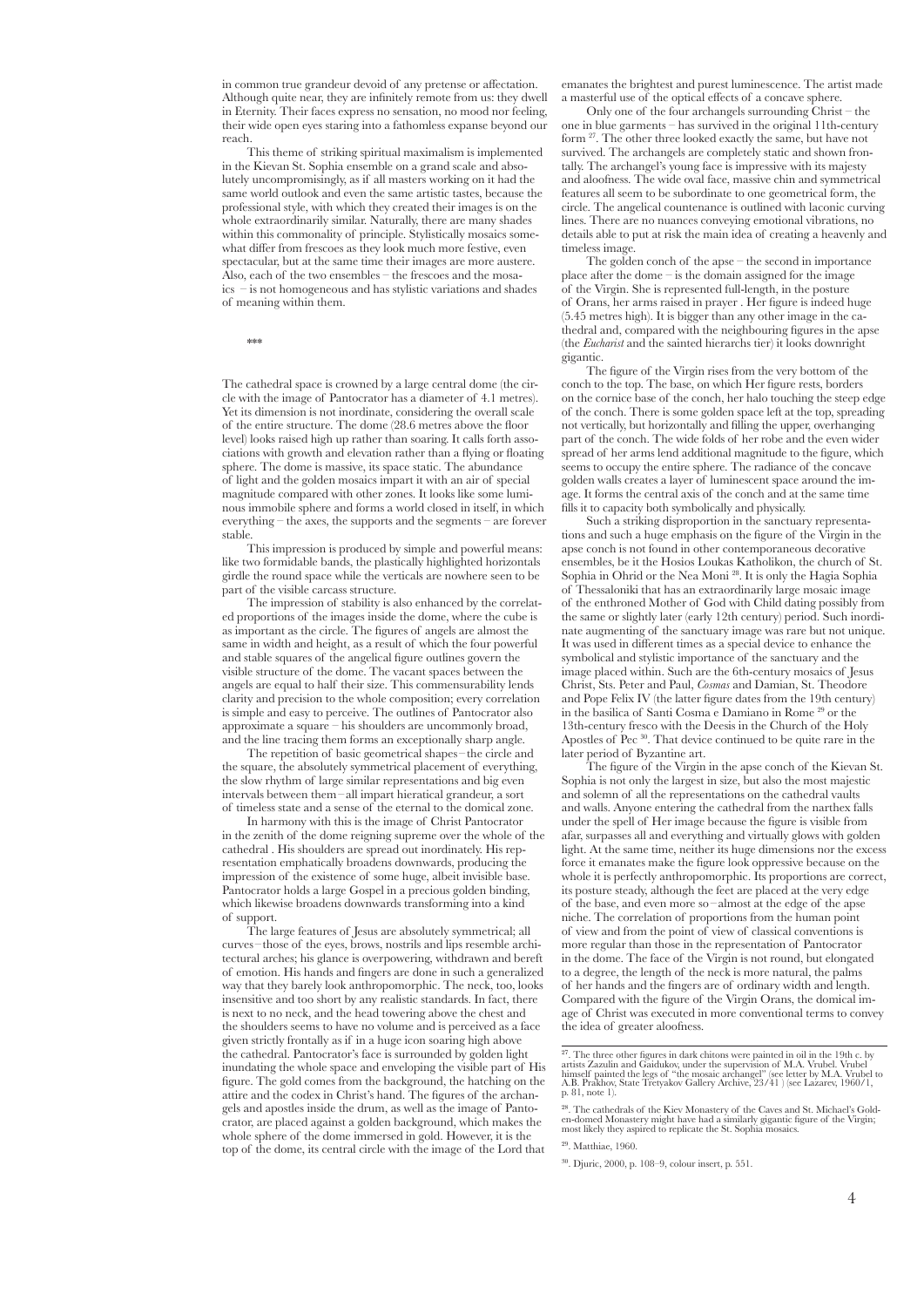The purple maphorion of the Virgin is overflown with torrents of Divine Light falling on the fabric in a dense network of broad golden rays and splashes. The fabric of the veil seems to disappear, becoming invisible, and only the intense light stays on, which neutralizes all other colours or plastic forms, robbing them of their natural intensity. The Divine Light envelops the upper part of the figure while below the waist it is set off by a wide shining frame, created by the folds of the maphorion, which is dissected by rays of golden light. The Divine energy streaming down onto the world, the power of loving grace is the symbolical message of the image of the Virgin Orans in the Kievan St. Sophia sanctuary.

Such a message called for a decisive turn from everything natural and classical to the conventional and symbolically momentous, for which the old artistic means were being adjusted and new ones invented. Thus, all the folds and lines on the Virgin's blue robe are absolutely symmetrical, the same in size and quantity. Thus, an utterly identical pattern is formed on both sides. Save for a few minor details, the robe could be folded in the middle, and both halves, the left and the right, would coincide almost to a fault. Such technique creates architectonics and lends pronounced monumentality to the figures, akin to archaic arts 31.

The rows of smalti are laid geometrically, following the round shape of the face. As a result, despite its plastic resolution, the form looks abstract and bereft of the palpitating tremulous breath of life due to its nearly excessive tension and plain evenness.

The aloofness of the form is complemented by uniform colour. The bright red rouge is not used, although it is common in other contemporaneous ensembles, including and especially in the frescoes of Kievan St. Sophia itself. The gentle pink glowing tone – the essence of the palette in many mosaic images of the Hosios Loukas monastery – is not seen here either. The choice falls on a whitish, albescent tone of the surface, with quite a few dull greyish tinges for the shadows. Everything is more modest, a long shot from the blooming, festive palette in which the images on the vaults and walls of the Hosios Loukas Katholikon are done. Contrasting colours, so vital in modelling the facial form, are absent or hardly noticeable or else reduced to the minimum. For instance, the rouge, done in big circles (a regular stylistic device of the times) reaching the eyes (a rarity), is created rather by the circular rhythm of smalti rows than by colour; the colour here is decisively not red, like in the Hosios Loukas or the Nea Moni, but a washed-out rose-pink, merging in tone with the main palette of the face.

True, the colour palette of the Virgin's face has quite a few of light hues: rose-pink, light rose-pink bordering on white, light ochre and grey, which are typical of the realm of classical images extant in Byzantine art of the first quarter of the 11th century. However, the general gamut is distinguished by even homogeneity leading away from classical notions and excluding any illusionism.

Placed under the image of the Virgin is the *Eucharist,* depicting the apostles approaching Christ on both sides for the Holy Communion . The composition includes two representations of the Saviour facing two groups of the apostles on the left and on the right; two figures of angels in deaconal attire serving at the Communion table with rhipidions in their hands; and twelve figures of apostles, six in each group.

The size of this scene is strikingly smaller than the image of the Virgin in the conch. The figures of the *Eucharist* approximate human height, but they seem smallish compared with the gigantic size of the Virgin. Most probably this contrast in size was purposefully devised to emphasize the grandeur of Her image. Beside such rare, even risky, disparity in proportions created a strong dynamic impetus for the visual perception of the apse mosaic.

In the framework of the entire apse, the *Eucharist* is the upper part of the two-tier composition within the concave walls. Both tiers, the *Eucharist* and the sainted hierarchs below, are perceived as an unbreakable whole, the two parts of which, almost equal in size, merge into one sparkling surface, a kind of a mosaic base with the image of the Virgin over it. Such a two-part segmentation of the sanctuary and the proportionate and semantic design of its surface is visually convincing. However, we can also

speak of the three-tier segmentation of the sanctuary, which is divided into three registers. The upper tier is represented by the Virgin, the middle by the *Eucharist* and the lower by the sainted hierarchs. In this system of visual and architectonic rhythm the *Eucharist* is the central, and therefore, most significant tier, the compositional and symbolical centre point of the apse wall.

A certain, if little expressed but still present, movement of the figures in conformity with the story noticeably distinguishes this register from the other two, where everything is frontal and static. It draws the beholder's attention as something unusual and remarkable.

The expressive power of the *Eucharist* as a whole and each of its images is of the same nature as of all other mosaics in the cathedral. But there are specific artistic devices, characteristic of this particular scene and determined by its central place on the concave wall of the apse.

The composition is rhythmical and uniform in its structure. Everything is enlarged and generalised, and the artistic means are non-nuanced. The figures of the apostles are not tall, but rather short, their shoulders broad, necks short, and some figures seem to have no necks at all. Several figures, especially the stooping ones, look square. Their heftiness is emphasised by their enormous feet that could have belonged to giants. Nevertheless, some apostles (left side of the composition) are stepping on each other's feet as they were frequently shown in early Byzantine art, specifically in 5th-century mosaics <sup>32,</sup> a method used subsequently as an expedient means of expression. Their postures make it absolutely impossible to imagine these figures as having any volume and existing in some three-dimensional space; hence, the impression of their otherworldliness.

In contrast to their oversized feet, the hands of the apostles are remarkably small, with extremely short fingers and lacking any concrete anatomical structure, but presented as inflexible abstract forms bearing no resemblance to human nature. These minor abstraction stratagems are combined with other devices that do correspond to the natural way of things. Thus, despite their conventional form, the finger- and toe nails, are distinctly outlined.

The Kievan St. Sophia mosaics display different artistic commitments, some complying with the classical tradition, others far removed from it. The latter artistic devices obviously predominate in *The Eucharist*. They include the nature of gestures and foreshortening, the rhythm of shapes and intervals between them, the geometrical rigidity of all lines, contrast as the main means of expression, types of faces and the purposeful concentration of their eyes.

The apostles in both groups, the left headed by St. Peter and the right by St. Paul, are slowly progressing towards the Communion to be received from the hands of the Lord. Equal spaces between the figures, the same angle at which they are turned towards Christ, the same rhythm of their movement, the alternating postures, the same gestures of the stretched-out hands –all comply with the idea of the perpetual, the majestic and the eternal.

The absolutely identical rhythm employed in reverse order in the two rows of the apostles totally ousts monotony from this monolithic frieze. One of the two aspect angles, namely, that of St. Paul . In other cases like, for example, in the representations of two other apostles in the same left row there is a barely noticeable hint at the presence of knees.

Separate segments (there are always three of them) of drapery over Apostle Paul's outstretched leg are a concentration of nearly sheer light, its spots outlined by special colour contours at the edges and enhanced by colour shadows matching in tone with St. Paul's raiment. This makes light spots look as if "etched" and reminiscent of some architectural blocks. The rhythmic pattern of spots of light constructs the figure architectonically instead of giving it a plastic structure.

Never used in Byzantine art until then and evidently devised specifically in the second quarter of the 11th century, that technique prioritized the schematic over the natural, the conventional over the illusionistic. Nothing of the kind existed in the art of the first quarter of the 11th century.

Lack of interest in rendering the anatomy of the hand and the fingers was mentioned earlier in the description of the image of the Virgin Orans. This refers to other figures as well–practically, to all mosaic and many of the fresco images. More often than not the fingers look unnaturally short but, or maybe because

<sup>&</sup>lt;sup>31</sup>. In their search of ways of spiritualizing the artistic image Byzantine masters of the second half of the 10th and early 11th cc. discovered a whole range of similar devices. For example, a similar configuration of f

<sup>32</sup>. For example, in the basilica of *Sant*' *Apollinare Nuovo* and the basilica of *San Vitale in Ravenna (Popova, 1998)*.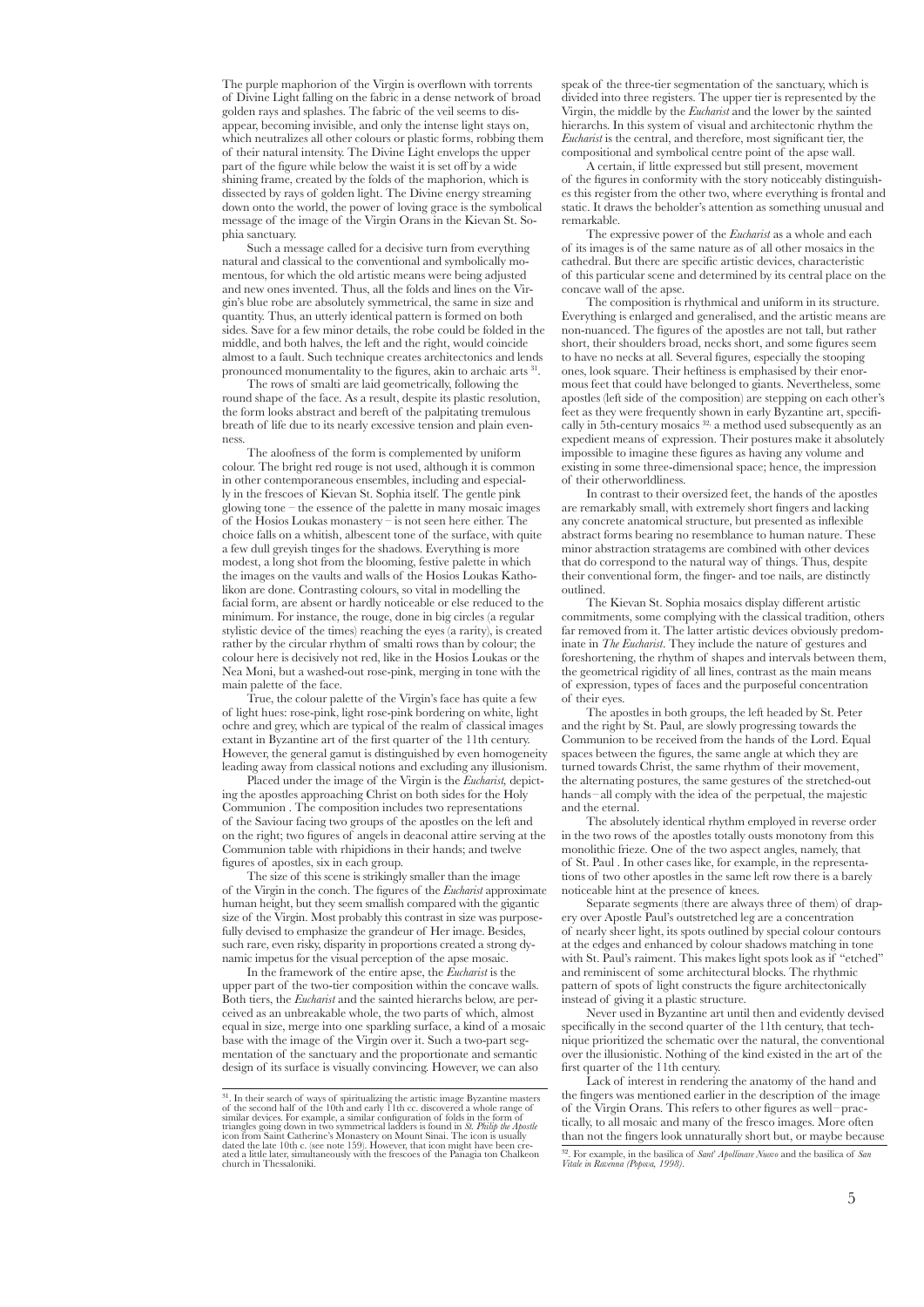of that, extremely strong. But even when the hands and the fingers are of normal proportions (in both representations of Jesus Christ in the *Eucharist*), their shape is highly laconic, with no hint of plastic form, no rounding-off lines, no indentations: the fingers seem to be etched and outlined in simple, identical geometrical lines.

This demonstrative lack of interest in textbook anatomy does not mean total disregard of anatomy per se. On the contrary, it is precisely the anatomy, but the one governed by other laws, that is the key element in the style of the Kievan mosaicists. The shapes did lose their habitual natural appearance and plasticity, but gained extra universality and became tremendously solid and potent. Their aim is to speak about matter existing beyond the terrestrial world.

The same can be said of a number of other devices used by the mosaicists working at the Kievan St. Sophia. Take, for example, the way the shadows are treated on the chins and necks of the Virgin, Jesus Christ of the *Eucharist,* deacons St. Lawrence and St. Stephen and many apostles in the *Eucharist*. The shadows are shaped as massive bands around the necks right in the middle. In total disregard for any natural curves, they repeat the oval of the face, the round outline of the chin and the neck of the dress and look like powerful supporting arches, like weight-bearing structures. Their simplistic geometry creates its own laws, according to which not only the attire, but the faces as well are modelled. The simple geometrical patterns of shadows on the faces bring out the volume and even the inner state of the characters. There is a common expression of fortitude and severity. In contrast to the overall light, flesh-toned colour, the shadows on all the faces are dark and stark. Contrast is the key principle, which serves the purpose of extreme expressiveness.

The same principle governs the representation of raiment. The few simple geometrical shapes form the basic structure. Be they triangular or of any other shape, they are always clear-cut. They may symbolize light falling onto the fabric, or the cloth itself within a linear grid, whose segments join together in an abstract mosaic pattern composed of abstract pieces varied in shape. Geometry reigns supreme, which means a divorce from anything soft and gradual, such as the light-and-shadow effects, picturesque spots or any gradation of light and colour. In this artistic style expressiveness is achieved through methods opposite to the classical ones, that is, through geometrical patterns, harsh contours, all kinds of contrapositions, and the ousting of the natural by the conventional, of the habitual by the intangible.

The centre of the *Eucharist* composition . Behind them, there are two representations of the figure of the Saviour. The Communion table and the four major figures – the semantic and compositional pinnacle of the whole scene – are in the middle part of the apse and can be seen from anywhere, unlike the convex lateral walls with the figures of apostles moving towards the Communion table. The upright figures of Jesus Christ and the angels rise vertically like pillars, becoming the major axes of the composition. The slightly bent apostles seem smaller and are even altogether invisible from some points because of the rounded walls. Situated right over the three large windows of the apse, the centre of the scene becomes especially prominent, it is so aptly positioned, both in terms of composition and rhythm, that the Communion table occupies the whole area over the central window, with the angels standing in the spaces between the central and side windows, and the figure of Christ towering above each of the side windows. He seems to be walking over the window arches, the front leg coinciding with the central vertical axis of each window. Everything bespeaks architectonic clarity that is encountered in any classical type of artistic thinking, and simultaneously extreme pithiness of expression presupposing succinct symbols, which precludes the need for detail.

The same difference in the shades of meaning is seen in the appearance of some seemingly classical forms and in the nature of their combinations, which are essentially not classical. The Communion table, the ciborium over it, and the figures of the two angels look stable and even massive, their shapes geometrically simple; the supporting verticals are deliberately emphasised, the horizontals made obvious; the heavy round columns of the ciborium and the static tower-like figures of the angels all lend clarity to the composition and make it plastically convincing. However, the correlation of its parts is totally irrational. The columns of the ciborium are not at the corners of the Communion table, but behind it, in the same spatial zone, or rather on the same plane. The angels are behind the Communion table, and the massive end parts of the table seem to cut into them. In both

left and right representations, Christ's feet seem to be resting on the feet of the angels at the Communion table; thus, the notion of the weight of the figures is completely nullified. Classical three-dimensionality and the natural correlation of shapes turn out to be unnecessary.

The angels at the Communion table are young and beautiful creatures, their raiment is light-coloured and, together with the ciborium of the same colour, they form a radiant space framing the Communion table; their faces are full of fresh, youthful vigour and please the eye with their somewhat naïve, juvenile roundness. This is, however, but one facet of their images. No less important is their might, which is incommensurate with the usual criteria and which is conveyed in stiff schematisation. The major modelling of raiment and faces is done in accordance with geometrical concepts. For the most part, large-scale outlines are used, small ones are rare. Segmentation is predominantly into triangles and balls, with occasional large verticals, all of them given in various combinations and configurations. This formidable and unusual faceting of fabric, deprived of its natural softness and versatility, creates the impression of its otherworldliness. Largescale modelling makes shapes look even more massive, while their geometry creates the impression of stability and, even more so, of the inviolability of what is being represented.

Light models everything in the cathedral mosaics, be it fabrics or objects. Streams of light give shape to the volume, lending it if not perfect roundness, at least making it look three-dimensional, thus producing the impression of a solid shape under the falling light. For the St. Sophia mosaicists light was the most important structural and semantic element of the array of stylistic devices. Light is shown in the form of rigid geometrical shapes, gathered in big clusters or knots, signifying clumps of concentrated energy. The shapes may be round, like large white, glowing balloons, or vertical luminous carcass pipes, or else triangular, or of any other strictly geometrical form. As a result, the attire of every figure has little in common with the pliant natural form, but transforms into a special structure, with its carcass built of light and held together by light-bearing joints. However, because of the regular proportions, the link with classical and natural shapes is still there, matter does not disappear, but continues to exist in a transformed embodiment.

The same methods of contrast are used in modelling faces. The angel on the right has large features, his face a wide, rounded oval with unusually large eyes, the size and impressive symmetry of which is increased by the identically regular arches of his brows and the outlines of his heavy eyelids and shadows. The nose is large and massive, as if sculpted; the round chin is outlined with the same linear arches as the eyes, the neck and the whole face rounded off in the same way. All this produces a special physiognomic type – wide-boned, powerful, serene and imbued with majesty and aloofness – that was characteristic of the images of late Macedonian art.

The expressiveness of this physiognomic type was appreciated by classical Byzantine art as early as the 6th or even 5th centuries <sup>33</sup>. In the second quarter of the 11th century these types became more ascetically austere, purged of everything vibrant and sensual that was still widespread in the 6th century. Other means were used, with geometrical lines and spots as a major trend replacing the artistic elaborateness and plastic form inherited by the 6th-century mosaicists from the masters of Antiquity. Thus, the physiognomic type, found by early Byzantine art, was given a new lease of life in the art of quite a different epoch, that of the 1030- 1040s, if outwardly more uniform and inwardly more detached.

However, not all the stylistic devices employed in modelling the face of the right angel are so stringent. There are softer tones as well that somewhat ease the general ascetic nature of the image. This applies to everything that has to do with the use of colour. The pink smalti palette is composed so as to allow a gradual change of colour tones. The general palette is light, even tender, with delicate transitions from one tone to another. The general composition of the smalti background is well-blended and calm in tone, closer to the classical tradition. Although classical and more schematic methods are used in one and the same image, the latter are responsible for its general expressiveness.

The angel to the left of the Communion table is a different, much softer image. In contrast to the vertical posture of the figure

<sup>33</sup>. The Basilica of *San Vitale, the* Basilica of *Sant*'*Apollinare in Classe,* Saint Cath- erine's Monastery, Sinai, the Arian Baptistery and the Archbishop's Chapel, Ravenna (Popova, 1998). The young faces *– Jesus Christ in the apse conch, the arch- angels standing next to him and St. Vitalis (San Vitale) and also Moses (Sinai), Abel, and others–look alike, with their enlarged features, rounded oval of the face and heavy sculptured figures (see Lazarev, 1986, ills. 52, 53).*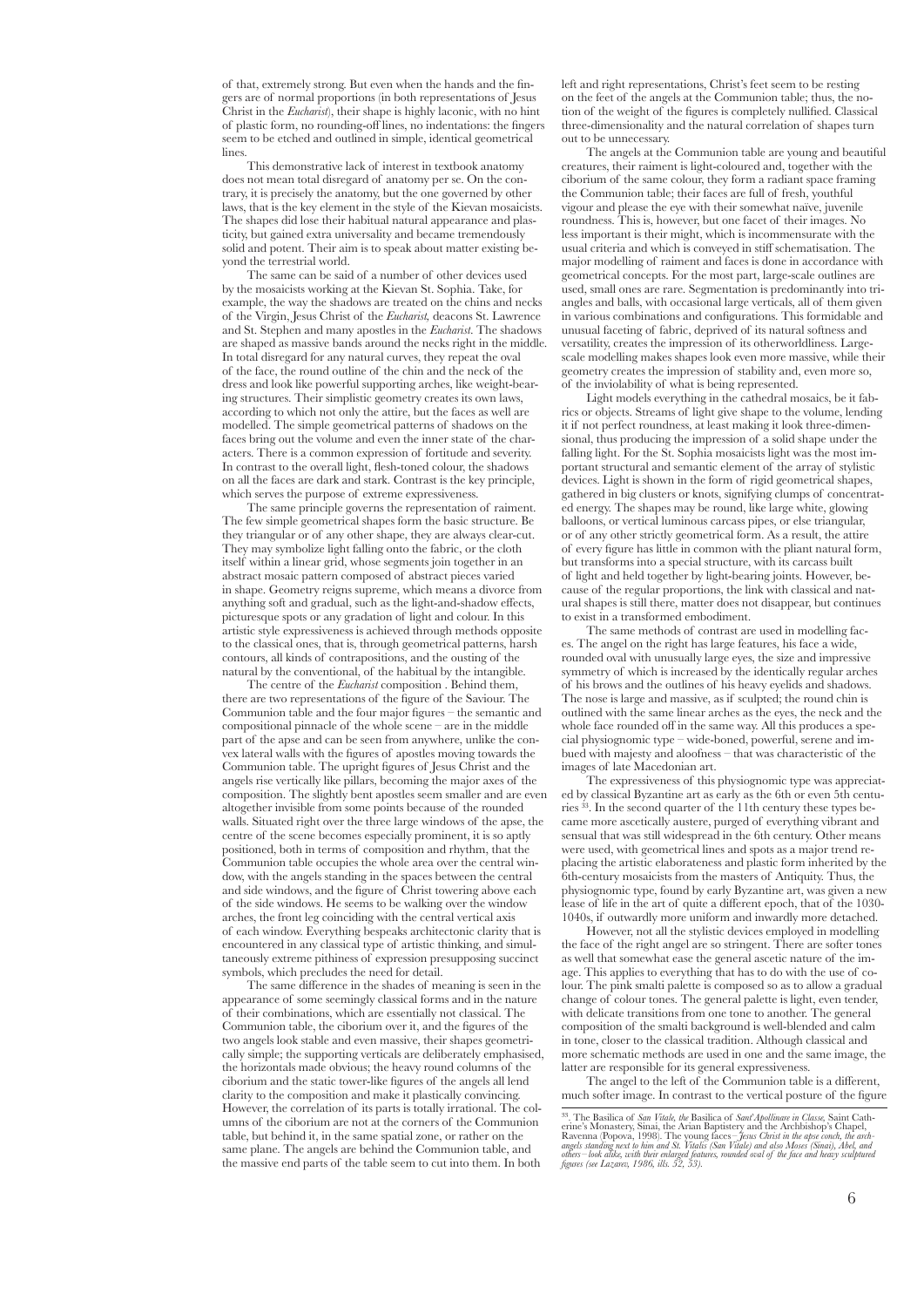on the right, his body is turned in a more pliant and complex way, presupposing live movement. His head is more noticeably bent, his neck longer compared with the shorter and, therefore, more powerful neck of the angel on the right. His somewhat pensive face is a little more elongated and narrower as against the rounded face-line of the angel on the right. The contour of the angel's figure is outlined by one fine dark layer of smalti while the outline of the angel on the right is made more prominent by a second, and, in parts, third row of smalti, which noticeably thickens and lends mass to the contour, even though the additional lines are of a lighter, grey hue. The palette of lighter shades includes delicate varieties of green and smoky-grey. The right angel's attire is predominantly brown of a darker hue than the colour scheme of the left figure and stands in sharper contrast with the highlights. The colour sequence of smalti rows in the left figure is more subtle, with colour intensity reduced gradually as each row of smalti is lighter in tone than the previous one.

Although the patterns of folds and highlights are similar in both angels' attire, the two figures do not look alike. The highlights on the right figure, particularly those on the shoulder and the elbow, are done in sharp inserts which, in addition to imitating light, bring forth their texture. The left angel's figure is more compact and looks more integral, instead of being made of parts clipped together by luminous joints, as is the case with the right figure.

The two figures of Christ in the *Eucharist* are more classical than the other figures in the frieze. Tall and slender, their proportions more balanced and light-weight and, compared with the overemphasized broad-shouldered and sturdy figures of angels and apostles, they still resemble Antique statues. The master proceeded from the traditions of the Macedonian Renaissance, which were still alive in the late 10th and early 11th centuries

In the figure of the Saviour addressing St. Paul the Apostle stylistic devices are more conventional, with overall prevalence of the geometrical pattern, which is matched by his impassive countenance and majestic aloofness.

The image of Christ standing on the left is different from the other one in the same way as the left angel differs from the right one. The shadows around the face are more pliant, the light-andshadow contrasts less pronounced, and the brows slightly arched, adding the air of pensiveness to the image; the fingers are slim and long in contrast to the big and short ones in the other figure.

The twin images of the angels and the twice-repeated figure of the Saviour in the *Eucharist* exemplify masterful variability within the general type of imagery, similar style and artistic devices.

In the same way there are differences in semantic and artistic nuances in the images of the apostles. The figures of St. Peter and St. John the Evangelist flanking him somewhat differ from the four other apostles in the left row. The correlation between these groups is akin to that between the Saviour and the angels to the left and right of the Communion table. The images of St. Peter and St. John the Evangelist are more picturesque and softer in tone than the apostles following them in the left row, and all of the apostles in the right row.

Apostle Peter has loose garments streaming in folds. They emphasize the spread of his shoulders and surround his figure with an additional widening contour, forming a sphere full of light, in which the figure itself loses its definite outlines. Thanks to those enveloping clothes the image produces a softer impression than the figures of apostles following John the Evangelist, clad in clothes with laconic as if chopped folds.

Besides, the free-flowing folds of St. Peter's loose garments bear the stamp of the classical tradition, as they are free from conspicuously rigid lines. But the major difference between Apostle Peter and the other figures of the *Eucharist* is in his looks. His type of face is often found in the art of the Macedonian epoch, including miniatures of several manuscripts, such as the Menologion of Basil II<sup>34,</sup> the "Imperial" Menologia<sup>35, etc</sup>. His large face broadening even more at the cheekbones is almost square; his rounded chin is cut off along the horizontal line, his nose big and beefy–a commoner's face bearing no traces of intellect or refinement.

All shades of colour used to model St. Peter's face are light, with a multitude of nuances. The skin tone as the major colour here is extremely elaborate, displaying a diversity of hues and

tints-light pinkish, light ochre and light olive. The colour palette is so delicately composed that all of these hues seem to be flowing one into another. It is the colour scheme, light and delicate, that is at the heart of the expressive charge of this image, which is stylistically close to the art of the first quarter of the 11th century, still leaning on classical, albeit slightly modified principles.

The figure of St. John the Evangelist (ill. 230) flanking St. Peter is done in a different manner. His head is thrown back, the shoulders and the neck are bent, the lips tightly pressed, the eyes wide open, their unusual frozen stare bespeaks a person shaken to the core. His head is joined to the neck at a strange unnatural angle. The main tone is also the light flesh colour, but different from that of St. Peter's as it has far less tinges and, therefore, looks like a light, somewhat washed-out homogeneous surface.

The major difference from the appearance of St. Peter is, however, the dark shadows sharply contrasting the main tone and of symmetrically arranged geometrical outlines. Their starkness makes the already strong image even more emphatic while their schematism marks a total departure from the realm of classical notions.

A clear-cut rhythmical regularity governs the other four figures of the apostles in the left row of the *Eucharist*. The two central ones, St. Luke the Evangelist and St. Simon , differ the most from the rest of them. The two figures at the left end – St. James (or St. Thaddaeus?) and St. Thomas (or Philip?) – are on the whole similar to those of St. Peter and St. John, but more rigid. The abundance of sharply drawn folds makes their clothes look like bright surfaces of crystals sparkling in the white light. This impression is even stronger than that produced by the figure of St. John the Evangelist, whose attire, in its turn, looks more schematic compared with the picturesque garments of St. Peter.

The two central figures in the left row are draped in a special way. This is above all true of the third figure on the right – St. Luke the Apostle . He is wearing a golden chiton with greenish shadings and a white mantle with cherry-colored outlines. The greyish green cloak worn by St. Simon, coming after St. Luke, is inundated with such powerful torrents of light that it looks white with some greyish green modelling. Thus, the garments of the two central figures appear as large lapidary surfaces only slightly touched-up with individual colour lines.

The figure of St. Simon is done in huge solid highlights, which have more to do with architectonics than with painting. Some of them go in the direction of the step to underscore the dynamic axis, others are jerky strong vertical strokes ensuring stability of the whole. The cherry-coloured downward vertical bands modelling the figure of St. Luke give this figure in the middle of the row, and the composition as a whole, the impetus of the central moment breaking the monotony of movement in this row. The step, compositionally required there by the story, is inevitably dynamic whereas emphasis on the axial bands renders the image static, which in this case stresses the majestic sacrosanctity of the images.

The creators of these mosaics saw to it that the entire composition of the *Eucharist* unfolding along the huge circumference of the apse looks integral and uniform. In the right row, just like in the left one, the foreshortening alternates, together with the configuration of drapery. St. Paul is like St. Mark, and St. Matthew like St. Andrew . The constantly alternating rhythm makes all figures fundamentally similar.

Looking as if hewn in stone, the harsh clothes of the right group of figures have the quality of an architectonic carcass and form abstract patterns of folds and lines. Everything is made of simple and conventionally geometrical shapes. In modelling they are triangles, straight downward verticals or sometimes slanting, but always sharp lines. Parabolic curves or circles are extremely rare. At the bottom of the figures the clothes end in a zigzag line, as abstract as any other modelling technique and far from attempting to convey the natural beauty of soft free-flowing drapery.

All the figures glow with similar brightness, the white of the highlights being the most powerful in the colour palette. The white surfaces of the figures are done in smalti of different shimmering hues, resembling subdued mother-of-pearl, which creates the impression of light coming from the depth of some hidden source. The overall colour scheme of the figures is light, uniform and devoid of contrasts. Every colour seems to incorporate a tinge of grey, as if to dim the natural brightness and excessive beauty. The main colours are pale violet, blue and pale green (St. Paul); pale violet (St. Matthew and St. Mark); blue with a lavender blue shimmer (St. Andrew).

 $\overline{^{34}.}$  Il Menologio di Basilio II, 1907, vols. 1, 2.

<sup>&</sup>lt;sup>35</sup>. Der Nersesian, 1973, pp.. 94–111; Patterson-Sevcenko, 1993, pp. 43–64;<br>D'Aiuto, 1997, pp. 715–47; *Dremosti iz monastyrei Afona X-XVII vekov v Rossii*<br>(Relics from Mt. Athos Monasteries of the 10th-17th cc. in Russia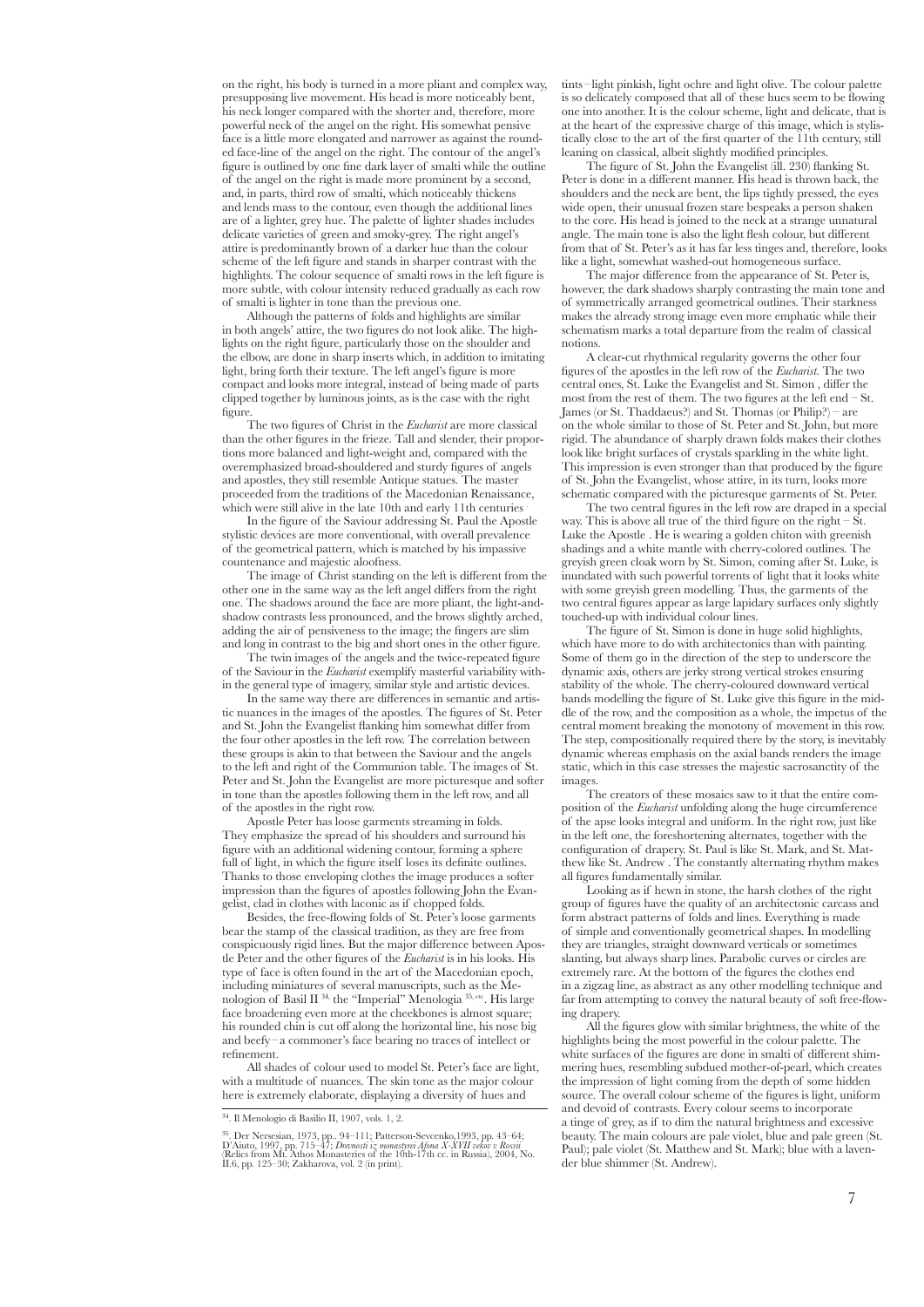The faces of the apostles in the right row are of the same type as those in the left row – they are massive, wide-boned, their exaggerated large features bearing the stamp of unwavering determination. Individual physiognomic characteristics are inconspicuous, and psychological nuances are practically absent. Perhaps the image of St. Paul alone can be singled out as possessing some degree of expression: his head is bent so abruptly that it seems to be growing directly out of his shoulders, his lips are tightly pressed and the lower part of the face looks somewhat compressed. There also are some differences in the way his face is executed: his huge forehead possesses sculptural roundness and greater plasticity than the other figures in this row. Nevertheless, his face was most likely done by the same master (the ticks for the wrinkles above the bridge of the nose are the same as in other apostles in this row), who employed tinier and more subtle devices, possibly, in imitation of the face of St. Peter.

The numerous large and thick shadows on the faces of all the other apostles following St. Paul stand in contrast to the light flesh colour. The faces of the apostles in the left row are done in the same manner. The face of St. Peter alone is distinguished by greater softness and naturalness; the same is true of his clothes. It could be that the apostles in both rows of the *Eucharist* were created by the same mosaicist, and the figure of St. Peter alone may be the work of a different master.

The lower tier of mosaics in the apse presents the sainted hierarchs – five on each side, to the right and to the left of the centre. These include two archdeacons and eight Fathers of the Church. For all its integrity, this tier of frontal figures, with great inner likeness of all the depicted personages, is distinguished by a variety of individual characteristics and artistic manners of execution. As elsewhere, the ascetic type, majestic and detached, prevails, and one facet or another of this type of image may be emphasised.

The younger characters St. Stephen and St. Lawrence mighty stalwarts with shield-like chests and broad shoulders – look like veritable titans. Put together, their powerful shoulders and no less powerful arms growing out of these shoulders create an especially formidable, almost square shape, just a little rounded. Their white attire, with massive drapery, devoid of any plasticity, resembles shining armour, or even a wall. The generalizing effect is so big that the figures look like some pillars or towers. Their rounded, wide-chinned youthful faces are very much alike, both full of inner energy and, at the same time, detachment. The images are executed in a similar fashion: the light flesh tone, with a lot of tints and shades, is contrasted against the geometrically delineated shadows, but the differences in detail eventually account for the expressiveness of every image. St. Stephen's face is done in lighter and more coordinated shades while a bit brighter palette is used for St. Lawrence: vibrant pinkish hues instead of the uniform skin tone as in St. Stephen's case. There is more plasticity about the face of St. Lawrence, and his more dynamic, sideways glance adds to this effect. His large, generalised form is the same as that of St. Stephen's, but the abstract geometry of proportions is not as blunt; there is more colour and therefore more life in St. Lawrence. These are but small nuances within an integral whole.

Two images in the sainted hierarchs tier, those of Basil the Great , stand out for their patent individuality. The "portrait" quality, which lends specific characteristics to these images, is explained by adherence to the iconographical tradition in creating them. Although governed by the same idea of ascetic out-of-this-worldliness, both images are endowed with emotional and psychological characteristics. The artistic means are less generalised here than in the case of other personages. There are no geometrically designed shadows in the face of Basil the Great; flowing smoothly on both sides of his face, they are on the light side, lighter than his hair, and seem to be transparent. The rows of smalti of pink shades flow smoothly one into another. A certain degree of commensurability noticeable in every technique employed attests to the classical tradition and/or classical training. In the face of St. John Chrysostom the shadows are somewhat larger and, besides, placed symmetrically, which makes the image sharper and even lends a poignant expression to its countenance. The rest – the nuances of colour, picturesque surface and the classical foundations of craftsmanship – is the same as in the image of Basil the Great. All of the above notwithstanding, the expression and content of the two images are just as stern and tense as in the other characters of the mosaic ensemble of the apse. Only a faint, highly personalised shade of expression in the

faces of Basil the Great and St. John Chrysostom gives them their unique individuality.

The most austere image in the sainted hierarchs tier is that of Nicholas the Wonderworker situated on the other side of the centre, symmetrically to Basil the Great. His face has the same striking "portrait" quality as the faces of Basil the Great and St. John Chrysostom, but he looks as an especially austere ascetic – the corners of his lips drawn downwards, and there is a stamp of drama on his whole image. Profuse shadows contrast light and carnation pink of many different tints. This reminds of the way the face of St. John Chrysostom is executed, but all shifts in colour are more sharply accentuated, adding rigidity to the image. All those three images are alike in the degree of their spiritual concentration and profound individuality of every one of them.

The image of St. Gregory the Theologian , placed next to St. Nicholas, is much more removed from the common type, despite the same kind of face with symmetrical features, wide open eyes and frozen stare as in others. But the emphasised outlines are absent, the same as the large dark shadow – all shadows are light, laid exclusively around the face, and free of strict geometry; there are next to no shadows around the eyes. The light complexion has a lot of fairly intense shades of pink and even red. Colour is used to create a 3D effect. The lips are brighter and the eyes are greyish blue and lighter than in the other images. This face is modelled by pictorial rather than schematic techniques. This image, not reduced to the ascetic ideal, is closer to the ideas of classical Byzantine art: this is the image of a teacher, theologian and philosopher, an image more elevated than that of the purely classical tradition existing back in the early 11th century 36. It is perhaps not by chance that the only image of this kind in the sainted hierarchs tier was placed next to St. Nicholas, the most tense and austere character of them all.

The two outermost figures of saints on each side  $-$  St. Gregory of Nyssa on the right and St. Clement and St. Epiphanius on the left – are less individualised than the central ones. St. Gregory of Nyssa and St. Gregory Thaumaturgus resemble Basil the Great and St. John Chrysostom, next to whom they are placed. The light and richly nuanced mosaic surfaces of their faces correspond more to the live versatility of the material world than to withdrawal from it. However, the shadows are enhanced here to contrast the flesh tone, as a result of which these faces look harsher and the images more uniform than those of Basil the Great and St. John Chrysostom; they bear the stamp of a standard all the basic devices of the new style were meant to meet.

St. Clement , following St. Gregory the Theologian, differ from the other images by extremely harsh execution techniques. Here, the correlation of light surfaces and shadows is absolutely different from what it is in the other images. Dark, always geometrically outlined and symmetrically arranged shadows are present in profusion. They are all uniform, without any nuances and laid in contrast to the light and likewise uniform flesh tone. The schematism and conventionality of the form, characteristic of that style, but usually mitigated by various artistic nuances, is realised here with utmost faithfulness to the chosen method. This resembles the way the image of Nicholas the Wonderworker was executed, though by far simpler means.

Of these two images, St. Epiphanius of Cyprus at the very end of the left row is the most poignantly and intensely expressive. By dint of its unadulterated devotion to the ascetic concept this image is closest to Nicholas the Wonderworker, even though the face is done in a far simpler artistic form. The countenance of St. Clement, the Pope of Rome, standing next to him, is less intense; his image, majestic and stationary, looks absolutely neutral like a textbook sample or oft-repeated study on the theme of asceticism.

The apse mosaics were of course executed by more than one master. This is corroborated by the enormous scope of work and, as it has already been mentioned above, by certain differences in the types of characters and the artistic methods employed. On the whole, the range of differences is not big. Given the fundamentally uniform principles and guidelines, some of the masters are still milder and even classical; others, on the contrary, noticeably lean towards abandoning classical memories in favour of creating a more relentless and severe world. It is like a twopan balance at equilibrium. Those works might have been done by two masters, possessing the equally superb skills and having close points of view on the meaning and types of images, their

<sup>36</sup>. The images of Christ and the evangelists from the Apracos Gospel gr. 204 at Saint Catherine's Monastery, Sinai (Weitzmann, Galavaris, 1990, pp. 42–7. Colorplate III–VI, pls. 93, 96–99).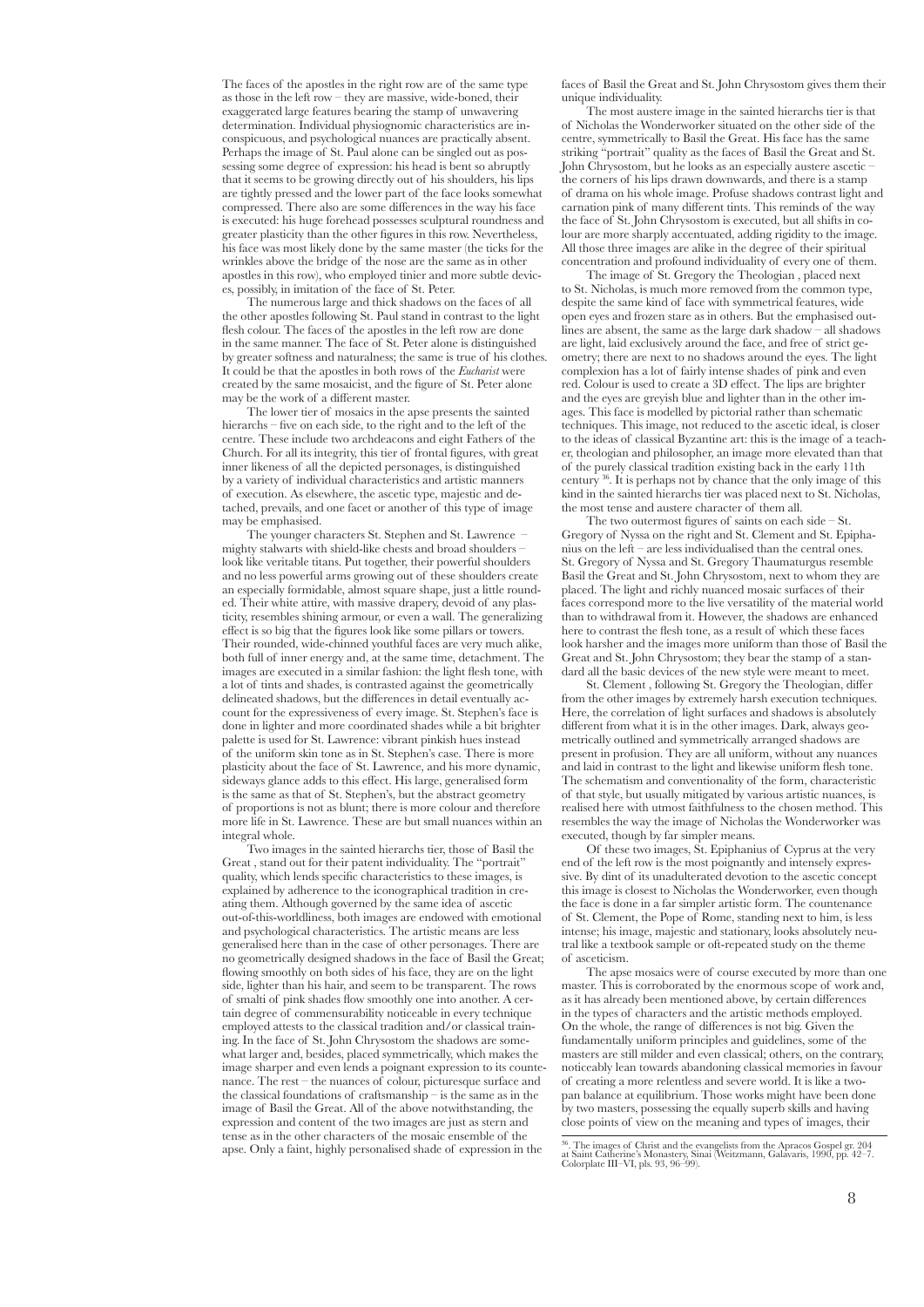physiognomic and stylistic characteristics. They were equal partners and worked together not as a master and an apprentice, but as legitimate colleagues. They evidently differed in their temperaments and, possibly, in some of their guidelines. One was clearly a person of more moderate opinions, and the other was probably more of a maximalist. So, when the scales tipped to one side, there appeared images reflecting a stronger gravitation to one side or another. One such example is the image of St. Gregory the Theologian, the subtle and lush painterly manner which was uncharacteristic of the whole ensemble. Such are the images of St. Clement and St. Epiphanius, whose rigid schematism exceeds the measure typical of even the most exacting mosaics. Whether these two masters or some other artists were experimenting with those images is hard to say. One of them strove to simplify the artistic system while the other, on the contrary, tried to make it more versatile and complex.

In addition to the dome and the apse, mosaics are found in the upper vaults and on sanctuary piers. All of the mosaics are of either of the two basic types. The cathedral was decorated from top to bottom; the masters gradually went down the scaffolding to the lower zones and in all likelihood always worked together. The representations of Christ as Priest in the dome drum and the austere images in the apse–they are spiritually withdrawn, as if dwelling in another dimension. As they are placed so high above, their artistic means are extremely formalised.

The figure of St. Mark , the only original image of the four Evangelists to have survived, is distinguished by his classical style posture, proportions and drapery. The degree of likeness between this image and the mosaic of St. Mark the Evangelist under the dome of the Nea Moni cathedral on Chios 37 belong to the group of works of the type which adhered to the classical traditions to the greatest extent.

The *Annunciation* composition with the figures of the Virgin on the sanctuary piers also belong to the same group. Positioned in front of the altar and flanking it, they are seen from afar, just as the figure of the Virgin Orans, and are the most important, key images in the cathedral space. Almost equal in size to the figures of the *Eucharist,* they take the pride of place due to their favourable position and the magnificence of the white (in case of the Archangel) and blue (the Virgin) mosaic surfaces of their attire. The white colour of Archangel Gabriel's raiment is modelled with lines and patches of different shades of grey that impart an opalescent silvery sheen to the figure. The blue colour of the Virgin's robes comes across as a homogeneous colour patch because her dress, mantle and maphorion are all blue, and the figure seems to be swathed in one blue piece of drapery. As a result, the two strong colour accents at either side of the entrance to the sacral space literally draw one's eyes to the altar.

Archangel Gabriel is very much like the angels, especially the right one, at the Communion table of the *Eucharist:* the same handsome, rounded young face full of life's vigour and freshness and at the same time as if spellbound by the enormity of the miracle he is witnessing. We see the same motifs in the image of Virgin Mary, beautiful and full of vigour as life itself, and, at the same time, detached from reality just like Gabriel.

These two figures are also akin stylistically. They are not rigid, especially the figure of Virgin Mary; the ascetic accent is not dominating the message these two figures are conveying. Perfect proportions, flexible postures, the free-flowing robes enveloping the figure of the Virgin, the way the two faces are modelled by diverse subtly harmonised shades of colour with the plastic feeling for the rounded form are all close to the classical notions of the commensurate. However, all this is combined with quite different expressive means, similar to those used in all of St. Sophia's mosaics, that is, schematic and conventional.

Only fifteen out of the forty medallions with the images of the forty martyrs of Sebaste 38 on the four arches supporting the dome (ten medallions on each arch) have survived: ten in the south arch and five in the north one. They are all alike and executed in accordance with the fairly strict canon, which regulated the entire St. Sophia ensemble. Despite their likeness, all of them have the qualities of individual portraits. Those portrayed belong to different age groups – young, middle-aged and old, and this fact determines, to a certain degree, the way those types are grouped. Within every age group there are gradations as regards physiognomy, characterisation and artistic techniques employed. Images similar in one of the above characteristics are found in absolutely different places on the intrados of two arches. It is impossible to identify works of different masters on the basis of the above distinctions. It is hardly realistic that one master would be doing medallions scattered in different places on the arches; it would have been more expedient to make medallions one after another moving downwards from the top. It is also logical to assume that one and the same master worked in different styles and techniques. The arches were decorated by the same mosaicists who worked in the area of the dome, in the apse and on the sanctuary piers. It is impossible to say how many masters took part in decorating the arches supporting the dome, as mosaics have survived on only three out of eight arch intrados.

There are more similarities than differences in the extant medallions. The predominant type on these three intrados is characteristic of nearly all middle-aged persons, such as Nicholas Никалос? and Lysimachus ). Such nuances create variability of physiognomic types without altering the overall idea.

The only image of an old person is that of St. John on the east intrados of the south arch. On the whole, it is done in the same, if less rigid mode as the "middle-aged": the shadows on his face are lighter–they are grey and matching the tone of his head hair and beard, and thus mitigating the contrast.

The images of young people on the arches look different. No matter what type of face it is, whether expressly rounded, wideboned, closer to the "Roman" (St. Acacius , Ganos), the shadows are always minimal on them, there is more colour in the faces and the cheeks are never without colour; expressiveness is built not on contrast, but on softer combinations of colours and on more natural roundness of the plastic form. All these nuances serve to convey youthfulness. However, the main meaning of images was to correspond to the integral concept of the ensemble. It is probably for that reason that some of these faces, so young and lively, have an emphatically detached look in their inordinately wide open, even bulging eyes with frozen pupils (Onapherius/ Onuphrius; Severian).

Some of these young men are noticeably "offbeat". Such is St. Acacius with his bright complexion, colourful painterly surface, his full, sensual, well-defined lips, the form of which brings to mind classical Byzantine images (for instance, Archangel Gabriel from the Hagia Sophia, Constantinople). The fixed stare of his inordinately large eyes alone makes this otherwise perfectly classical image look ascetic. Most of all he resembles the apostles in the *Ascension* frescoes in the dome of Panagia ton Chalkeon in Thessaloniki (1028)<sup>39</sup>. Every one of these faces likewise combines purely classical beauty with non-classical spirituality, attained by the only, yet highly effective method – inordinately large deep-set eyes.

Evidently, the image of St. Acacius was created after some old model. Its creator was clearly familiar with the art forms existing in Byzantium earlier, ten or fifteen years before. It is possible that he was raised on it or was even active in art life of the preceding period and later, in his mature years, worked in Kiev. The image of St. Acacius differs from the other Sebaste martyrs in the same degree as the image of St. Gregory the Theologian differs from the rest of the images in the sanctuary.

No matter how different the characteristics, styles and devices in all the other images of the mosaic ensemble – whether leaning towards one side or the other – to a higher level of severity and austerity or towards certain softness and harmony, the differences between the other images of the mosaic ensemble did not amount to altering the main spiritual concept. The general tone of the mosaic ensemble corresponds to the spiritual principles of rejecting mundane diversity that distracts from the resolute aspiration to be closer to God.

All of the mosaic and fresco ensembles of that period differed drastically from works of the classical Byzantine style, which best corresponded to the ideas of the world of angels and

<sup>37</sup>. Mouriki, 1985, vol. 2, pl. 12.

<sup>&</sup>lt;sup>38</sup>. V.N. Lazarev considered the representations of the forty martyrs of Sebaste the least valuable of all Kievan St. Sophia's mosaics (Lazarev, 1960/1, p. 32). He thought that nine of the surviving fifteen medallions we fundamentally different from the classical ones. Such features were characteristic not only of the portraits of the forty martyrs of Sebaste, but of the bulk<br>of mosaics of that ensemble and were only used to a greater or l

few distinguished from the general ascetic programme by their greater classical picturesquenes

<sup>39</sup>. See note 171.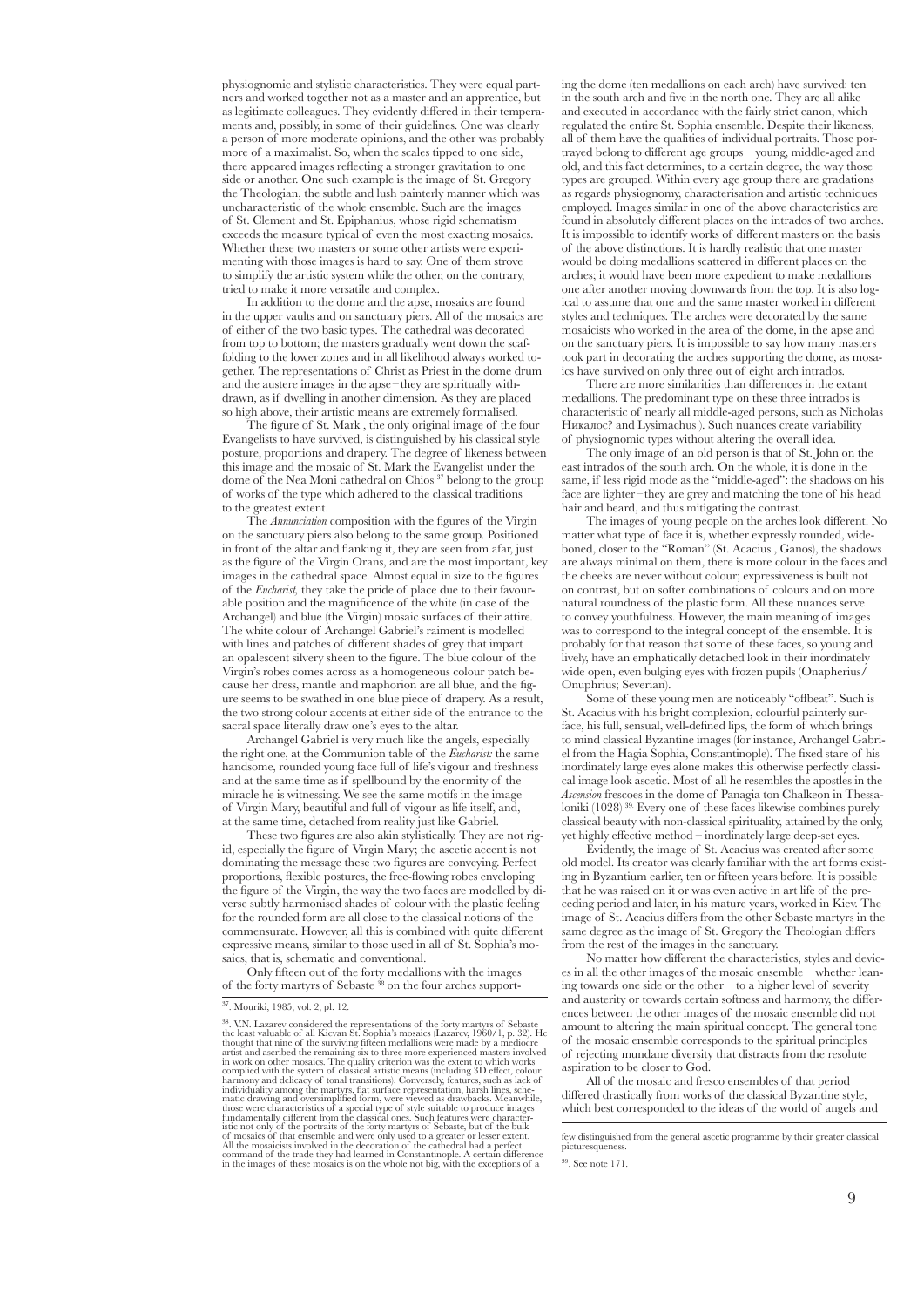saints, and of heavenly bliss. Ascetic art seemed to be saying that drawing closer to that world does not always come as a miracle, as God's blessing showering down upon all and everyone, but is achieved by the hard work of the soul a person had to commit himself to. It is a tortuous road of asceticism, self-deprivation and rejection of the habitual and the ordinary. This is a difficult choice, requiring enormous concentration of all of the person's inner resources.

Still, this art, despite the unquestionable integrity of its conceptual basis, has produced quite a variety of images and stylistic versions. The two simultaneously built mosaic ensembles, the Hosios Loukas Katholikon in Phocis and the Cathedral of St. Sophia in Kiev, confirm this point. It appears that the more forcefully and uncompromisingly the spiritual programme of such art is conveyed, the more uniform the images created, and the more schematic the style. This is what distinguishes the naos mosaics of the Hosios Loukas Katholikon from its narthex mosaics. In the same way, mosaics of the Kievan St. Sophia correlate with the Hosios Loukas mosaic ensemble as a whole: everything looks even stricter in the Kievan St. Sophia than in Hosios Loukas. Thus, the theme of Transfiguration in Hosios Loukas as a light-bearing event of triumph and peace is treated by the St. Sophia Cathedral masters from the positions gravitating more towards asceticism. Here, the general palette is more reserved, the colours are far less intense and radiant than in the Greek ensemble. The Hosios Loukas mosaics have so much brightness and cheer that it seems to correspond better to a festive atmosphere than the arduousness of ascetic life.

The art of mosaicists who worked on the Kievan St. Sophia ensemble reflects a somewhat different world outlook. They arrived at a more schematic, abstract form structure, as it were, not governed by the laws of earthly life. Such are the images of ascetics, stern, severe and awe-inspiring, some with signs of torment on their faces, or else totally oblivious to the world or released from everything concrete and personal. This art imperatively pointed to a certain spiritual path and urged one to embark upon it. The Hosios Loukas mosaics served the same purpose, however, their solemn and festive radiance aimed to give an idea of the resplendent God's Kingdom, which those who take the arduous but safe path of monastic self-abnegation might be honoured to attain.

 $**$ 

Save for the spaces occupied by mosaics, the St. Sophia cathedral interiors – its walls, vaults and piers – are covered with frescoes from top to bottom. Compositions account for a smaller part while separate figures form the majority. Some surfaces bear representations of crosses and ornaments.

St. Sophia's decorative system is an enormous ensemble whose parameters surpass all other church ensembles. Frescoes occupy a far greater part of the ensemble than mosaics. Nearly all frescoes have failed to survive in good condition, and only a few individual images have to a certain degree retained their original expressiveness. In most cases, the frescoes have lost their former density and freshness of colours: the paint layer is now worn out and faded; the upper paint layers responsible for colour or light modelling are frequently gone; the cinnabar has, with the passage of time, degenerated and darkened. However, even in this state, St. Sophia's frescoes continue to impress with the grandiose design, the scale of work performed, the incredible number of faces (they numbered about 800) looking at you from everywhere, and the spiritual power of every one of them. Such a strong impression is now produced primarily by the energy of the drawing, the contours of the figures, the outlines of drapery and the general lines of faces. The finer gradations are all gone. Originally, the clothes were brighter, shining with intense highlights; the faces were not as dark as nowadays, but had light modelling and festive red rouge. The world of the saints embodied on the walls used to look more colourful and diverse.

Mosaic and fresco images are similar in nature as they were meant to reflect spiritual concentration bordering on detachment from the outside world. That was the general idea of the entire ensemble, however, its frescoes and mosaics still differ in many respects. More than that, the frescoes were not uniform as they were done by several masters.

Indeed, individual figures and compositions look differently in the fresco ensemble. Given the huge space of the cathedral and the area of its wall surfaces covered with frescoes, the impression

is that there are less compositions than separate figures. Some scenes are almost hidden from view due to their unfavourable location. Only those in the north and south arms of the cross are well visible. Regrettably, some of them are fully lost or have survived in fragments only. However, the architectonics and rhythm of these compositions continue to impress one with their monumental grandeur to this day. The scenes, in which movement had to be conveyed in accordance with the story, are nevertheless distinguished by remarkable stability, well-balanced parts and composure of all rhythms.

The best preserved composition of the *Descent of the Holy Spirit on the Apostles* in the south arm of the cross under the dome can give an idea of the style of those fresco scenes. Despite the generally traditional nature of the composition, it boasts singular aptly placed accents. The apostles seated in a semi-circle are elevated, as if risen up high. All the figures are brimming with light, and together they form a sort of glowing arc that echoes the real architectural arch below, right under this scene. The general architectonics of the composition is flawless. Light is rendered here with the help of numerous dense highlights creating a myriad of flare-ups, imparting the glowing arc formed by apostles' attire with phosphorescence. This immerses the figures into an aura of light, symbolically conveying the descent of the Holy Spirit.

Compositions look differently in different compartments of the cathedral – not all of them produce the same strong impression as those placed in the arms of the cross, on vast wall surfaces in an enormous vacant space. The effect of the composition largely depends on its placement. Those in the side-chapels of Sts. Peter and Paul (the prothesis) and of Joachim and Anna (vestry) are painted on significantly rounded walls of a narrow and very tall apse and therefore cannot be seen easily. Besides, they look somewhat flattened. The ones in the upper section of the north and south walls of the naos are too high up to be seen clearly because of their modest size and also because their viewing is obstructed by the huge choir.

Apparently, St. Sophia's space – enormous, intricately segmented and absolutely uncharacteristic of the then Byzantine architecture – proved too novel for the visiting Greek artists. Individual figures constituting the core of the fresco ensemble turned out to be more expressive. And although the faces in the compositions are of the same nature as the faces of separate figures (the same type with exaggerated physiognomic features and intense glances), still, their images, being just one element of a complex, elaborately composed scene, do not have just as concentrated inner energy as the "portraits".

Nevertheless, all frescoes, both the separate figures and the compositions, possess common features distinguishing them from mosaics. The fresco figures are always elongated, there are no shortened ones among them; they are always slender, even graceful, classically proportionate or elongated but a little so that the figure would look lighter while remaining true to nature.

Correlations between all body parts in frescoes are not the same as in mosaics : the heads are not too large to be commensurate with the height; the shoulders are rarely especially wide, their outlines usually flexible and "flowing"; the necks are not as short as in mosaics; the feet are of natural sizes, or frequently even smaller.

The general appearance of the fresco figures is likewise different from that of the mosaic images. There is no dissonance, exaggeration or artificiality about the former. Compared with the mosaic images, they represent another facet of the overall concept of the ensemble, as if focussing on the spiritual world, which requires complete devotion, does not necessarily have to alter the usual forms of the physical world.

The clothes are modelled by multitudinous vertical highlights and multi-colour lines , forming veritable cascades, and it is them that determine the form structure. As a result, the tall figures look even narrower and slimmer; they are sharply streaked and therefore look fleshless, permeated with light and therefore seem lightweight as distinct from the squat and mighty figures in the mosaics.

Furthermore, in addition to verticals, sundry smaller shapes, forming knots and all sorts of thick clusters of short white lines model clothes in frescoes. They differ from large, massive spots of light in mosaics, which are, as a rule, geometrically lapidary, as if stamped. In frescoes the structure of light is much finer and more elaborate .

In the same way folds of clothes are represented in greater detail and with greater versatility in frescoes. In mosaics, fabrics are designated as some conventional matter supporting a carcass of light. In frescoes, the form of fabric itself is much more tangi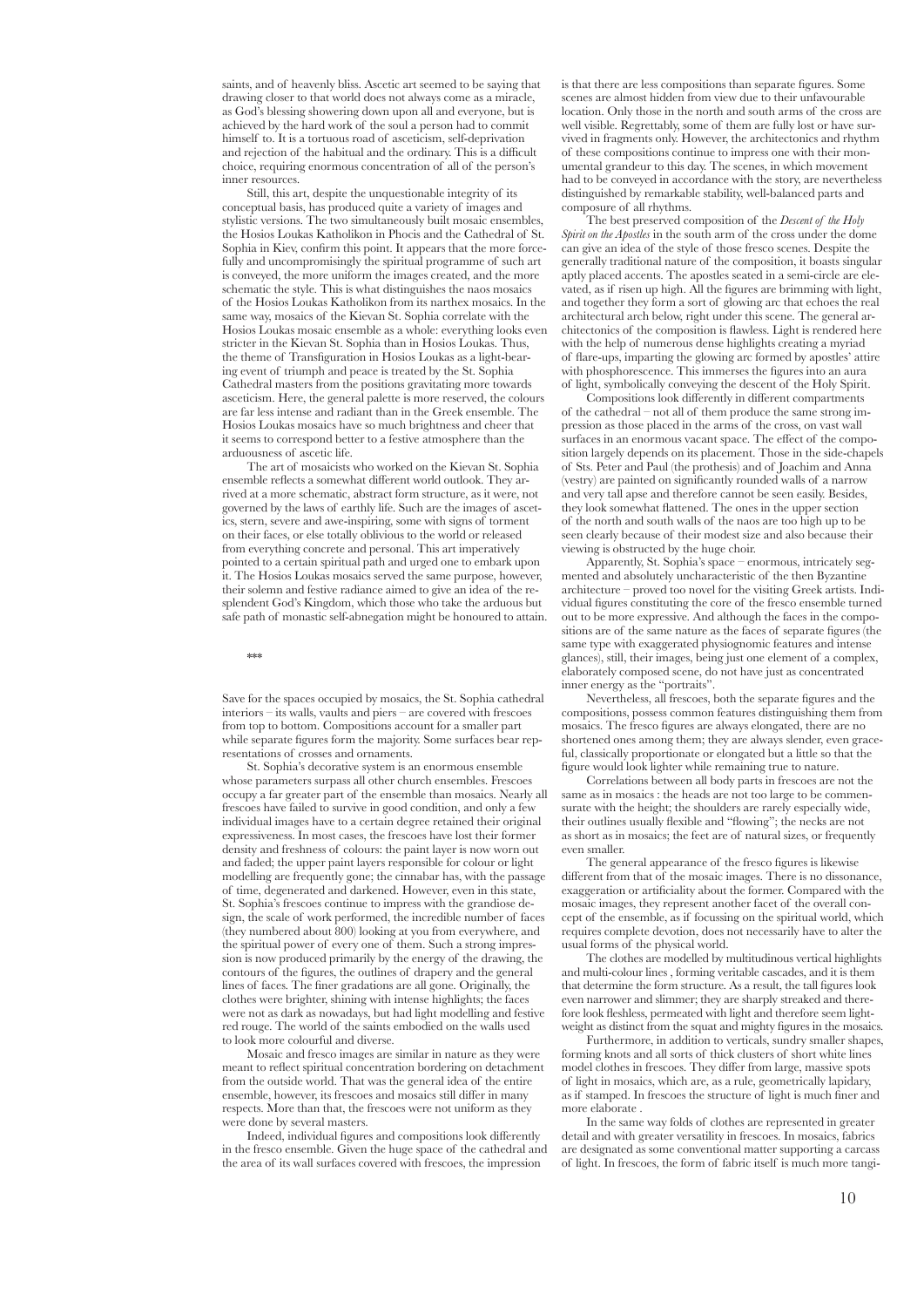ble. True, these methods are not used evenly throughout the frescoes. In some figures the light scheme is as geometrically obvious as in mosaics. Occasionally, geometrical abstraction of light takes rare and even extraordinary forms that are never used in St. Sophia's mosaics. Thus, in St. Theopiste the highlights (on the left) come as a homogeneous shaft of light without any inner design or gradations. Its wide straight form creates a solid luminous carcass of the figure. More powerful than the material structure of clothes, it serves also as a light beacon in the surrounding space. The right side of this figure's attire is done in a different mode – the large highlights are segmented into geometrical shapes. Structurally, they are akin to those used in mosaics and more characteristic of the artistic language of the Kievan St. Sophia, while the shaft of light on the left is a quite novel, experimental device matching such artistic imagery, in which concentrated symbolism verges on the loss of natural form.

At the same time everything looks less sharp in other figures – the vertical lines of the folds and highlights stream down grandly and monotonously; the towering figure, with the folds of its clothes looking like cannelures, has the monumental calmness of a statue and stirs classical rather than symbolical associations.

Occasionally, vertical modelling done in white or in the colour of the clothes looks like thin parallel threads covering the entire form. They are especially remote from the large geometrical configurations of light in mosaics (the Myrrh-bearers on the southwest pier at the choir ). The closest parallel is the linear treatment of clothes in miniatures of the 1050-1060s, where they are either white, like rays of light  $40$  or dark in order to flatten the form  $41$  or golden (gold hatching), to imbue it with divine light In every case they are thin vertical lines falling downwards on all surfaces. This device was widely used in miniatures in the 1050s 43, but it might have appeared earlier, as fresco painters of the Kievan St. Sophia used it liberally when working on its murals already in the 1040s.

Apostle Paul's attire exemplifies another modelling device (on the southwest pier under the dome). His is an emphatically tall figure clad in loose light green clothes flowing down in a multitude of various medium-sized folds and traced with a great number of now sharp, now wavy lines, producing an astonishingly natural impression of rustling silk fabric. Actually, all drapery without exception is totally conventional, and the outlines of every one of them are schematic. However, their diversity, the exquisite beauty of colour combinations, the subtle and fragile graphics of every drapery create a rare, for this on the whole highly conventional type of style, impression of artistic material–beautiful, natural and spiritually charged–all in the same degree of excellence. This combination of the classical and the spiritual was to be the key feature in Byzantine art of the following period, that is, the second half of the 11th century.

All modelling methods used in St. Sophia's murals are alike in principle and differ in nuances. There was a certain arsenal of devices at the common disposal of all members of the artel. Every master could mix them depending on circumstances, such as the iconography and type of image he was to produce, its place in the cathedral, lighting, the methods the master next to him was using, and, possibly, even his own nature, temperament and personal taste. That is why different elements of style common for St. Sophia's entire decoration can be seen throughout the ensemble. No select or limited set of methods has concentrated in any particular part of the cathedral space.

The master's choice of certain devices and their combinations predetermined the ensuing stylistic agenda, as well as the character of the image. With the vertical lines becoming sharper and larger in number, geometrical shapes multiplying in the folds and growing ever more abstract, light-filled surfaces widening and the correlation of light and plastic form becoming increasingly independent, the style and images gained in spirituality. Conversely, as the plastic roundness of form rose, lines grew more flexible and parabolic, their flow reduced, light coming in the form of smaller highlights or rather blinking white spots, their large and rigid pattern giving way to a more flexible scheme with assorted details, the style veered towards a classical variety and the images became less intense. The decorative ensemble of St. Sophia abounds in versions of both those styles.

Methods used in the St. Sophia frescoes were hardly the product of that particular period. They had appeared earlier, many of them as far back as the second half of the 10th century, when Byzantine art moved away from the classicism of the Macedonian Renaissance in search of different means of expression that would match the spirituality of Christian images. Those methods were also used later, that is, in the second half of the 11th century when Byzantine art, though steeped in fine spirituality, managed to strike an ideal balance between the classical and the spiritual. Between the mid-10th and the late 11th century those methods became widespread. Scarce until the second half of the 10th century, they proliferated after the 11th century.

During those 150 years, the final stylistic and semantic result both in Byzantine art as a whole and in the decorative ensemble of the Kievan St. Sophia in particular, depended on the combination of those methods.

Some images, forms and artistic means of the St. Sophia frescoes (especially those of the Sts. Peter and Paul chapel), while markedly differing from mosaics by greater variety and harmony, look like works of the second half and end of the 11th century. Physiognomic types in frescoes are in the main close to those in the mosaics, but they are more diverse. Possibly, it was precisely at that time that a shift occurred to an art form of a somewhat different kind than the extremely severe, ascetic type dominating the art scene of the 1030s and 1040s. The muralists might have already been aware of the new trends that would become characteristic of the art of the 1050s with its softer tones and a falling interest in ascetic maximalism.

Those features of the emergent new era echoed the main aspirations of the art of the first quarter of the 11th century. It was not a question of traditions being passed on directly: the span between those two periods was approximately a quarter of a century. The reason for this affinity lies, most likely, in the general focus of Byzantine art on spiritualising the inherited classical forms by all means possible. Departure from them was a rare occurrence, and it did take place precisely in the second quarter of the 11th century and specifically during the 1030s-1040s when the Kievan St. Sophia artistic ensemble was being created.

However, that "softened" variant of imagery characteristics applies not to the entire fresco ensemble of the Kievan St. Sophia but only to some of the images. On the whole, the frescoes there abide by the general conceptual and stylistic programme, which found its fullest expression in the cathedral mosaics.

There exists an opinion that the St. Sophia cathedral and its entire decoration date from the early 11th century 44. Some of the features which distance the frescoes from the mosaics and lend them a greater classical flair might have served as a confirmation of this opinion. They seem, on the face of it, to resemble the style of Byzantine painting of the beginning (the first quarter) of the 11th century when the classical backbone was still of decisive importance, although patently non-classical details took shape next to it. This process can be traced in the miniatures of numerous Greek manuscripts 45. However, the correlation between the old and the new in the art of that period differs drastically from that in the St. Sophia frescoes. While in early 11th-century painting they merely attempted to modify the classical system, the Kievan St. Sophia cathedral decoration is evidence of an altogether different, non-classical artistic system built of a combination of different conventional devices.

Despite the immense number of mural images, several major types and means of their execution can be singled out. They do not exhaust the diverse variants, but give a fairly full account of the main semantic and artistic principles of this ensemble. Meanwhile, similar types are not grouped together in some specific places, but are found in different compartments.

<sup>40</sup>. For example, menologion (Sin. gr. 9, State Historical Museum (1063) et al.) (see Iskusstvo Vizantii v sobraniyakh SSSR, 1977, vol. 2, No. 491; Spatharakis, 1981, p. 78).

<sup>41</sup>. For example, Apracos Gospel from Megale Panagia 1(Library of Greek Orthodox Patriarchate of Jerusalem (1060/61) et al.) (see Vocotopoulos, 2002. No. 1, pp. 24-7).

<sup>42</sup>. For example, Gospel gr. 74 (National Library of France, Paris) (1058/1059); Theodore Psalter. Add. 19352 (British Library, London) (1066) and others.

<sup>&</sup>lt;sup>43</sup>. This device was in particular used actively in manuscripts associated with the Monastery of Stoudios (like the two manuscripts mentioned above; Liturgical scroll RAIK 1 (Library of the Russian Academy of Sciences, St

<sup>44</sup>. Nikitenko, 1999, pp. 199–241 (the book has a comprehensive bibliography on this issue).

<sup>&</sup>lt;sup>45</sup>. For instance, late 10th-early 11th c. miniatures in the Apracos Gospel manuscript Cosilin 20 (National Library, Paris) (*Oment*, 1929. Pl. LXXX), in the Gos-<br>ger 3.88 (Dionysiou Monastery, Mt Athos) (note 160), in t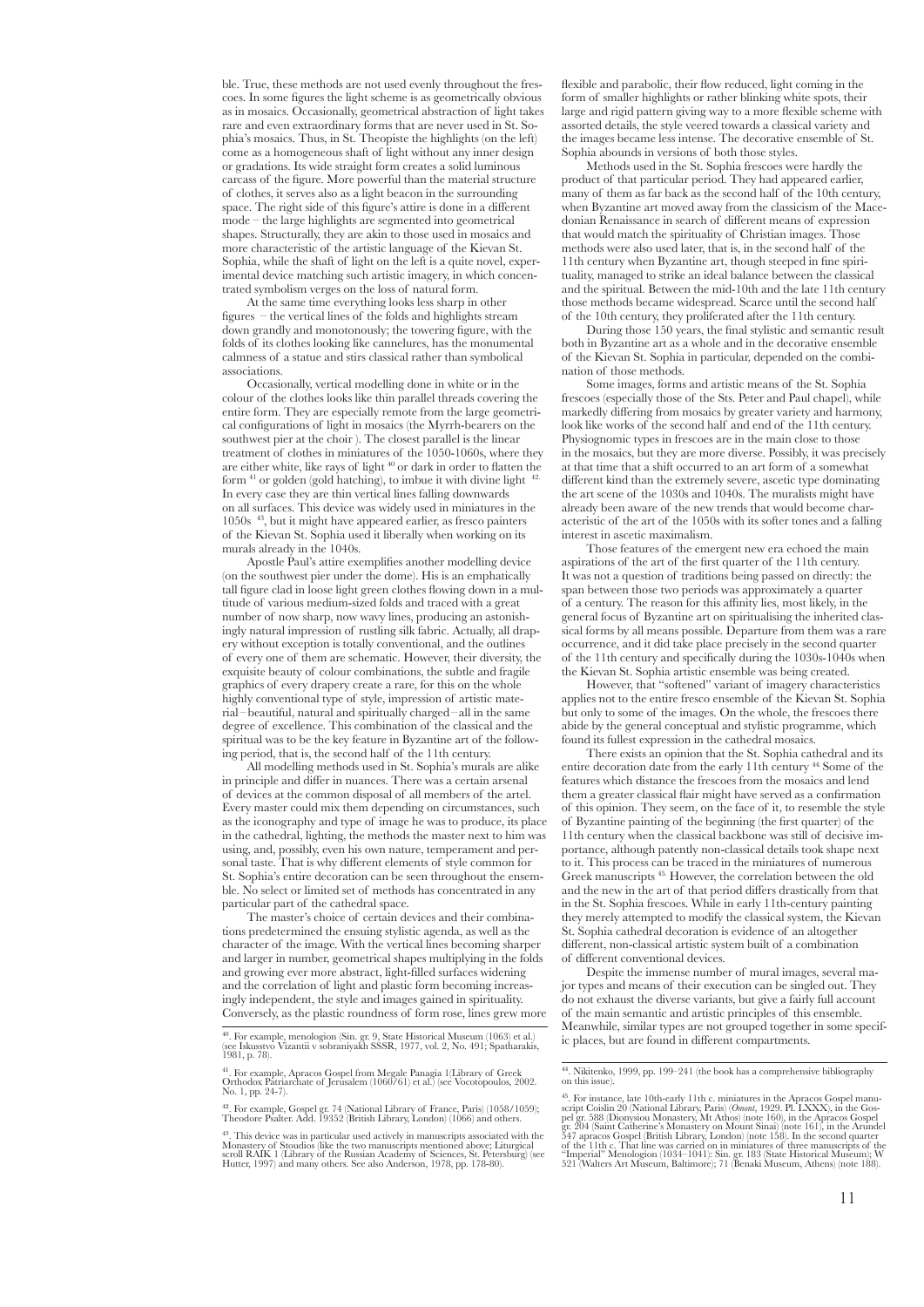Two major types of faces are clearly distinguishable among the multitude of St. Sophia fresco characters. One type is much closer to mosaics than the other. Faces of this type are characterised by a frozen countenance, fixed stare, monolithic frame and strictly definite design. The other type of faces is associated with higher vitality, individuality, emotionality and eyes no longer looking into a void, but in a concrete direction. It is as if the masters working on all those faces had two different directives, one leaning more to the schematic, and the other to the natural. There are different variants within every one of those types. Let's consider them without aspiring to account for every nuance, and trying not to atomize the concepts excessively.

All faces of the first type, the one closer to the mosaics, have strictly symmetrical features and eyes gazing fixedly into a vague distance. The impression is that they are all in a state of trance, soaring in some unfathomable dimensions.

And still, the images of this type are not homogenous. One group has full, round faces on a little nuanced surface usually of whitish shade, which is easily discernible, despite being partially gone. The faces in the other group are done in a strict, exacting manner, with the colour surfaces much less nuanced, the form made significantly lighter, as if the volume has shed its heaviness.

The full heavy faces of the first group , in part comply with the traditions of plastic composite painting of the 10th century, but everything is substantially different: the colour palette is limited, modelling is not variegated, and nuances are totally absent. Plastic form, so perfect in 10th-century art is still appreciated, but the volume is now different – inert and static, as if plastered over. As a result, there is no breath of life or any emotional expression in the faces. Occasionally, the motif of ascetic aloofness does show through, but most often the faces show no emotion whatsoever. The images of this type and the artistic devices used betray the desire to impart a new meaning to the old classical form by foregoing all colourful, plastic or emotional nuances, by decolourising and "de-fleshing" it.

Rupture with classical traditions is much more obvious in the second group of the same, ascetic-type images . Minimum means are used to create faces of this group, which in extreme cases boil down to drawing and colouring. This goes well with the essence of the stern, intense and detached images depicted. These images are more original as the usual classical models are not followed in their execution, they are therefore more generalised, and their style is at times extremely laconic (St. Domnius) almost like in the Christian East, in Cappadocia 46. Characterised by extreme ascetic exactingness, images of this type are always severe.

However, an image of this type can also be conveyed with quite different, "full-blooded" means. Such, for example, are the images of the Virgin Orans on the sanctuary pier, Archangel Michael , numerous Myrrh-bearers and angels in the vaults and domes, the three youths, the Magi, and so on. Their main features are close to those in the images of ascetic type – exact symmetry, laconism, clear-cut design, the fixed position of the pupil right in the middle of the eye, and vague stare as if detached from worldly interests. However, the shape of these faces invariably tends to plastic fullness and roundness; the colours used were originally bright and radiant (now surviving in only a few images), the colour surface dense and as if glowing. What is more, all these faces are very beautiful and far from self-abnegating, although they do keep a good distance between themselves and the world. They reflect knowledge of an extraordinarily full life in the spiritual world, of the ideal structure of perfect form, surpassing all earthly notions; of the reflected radiance of eternal, perfect matter, smooth and solid to the touch like a gem.

The magnetic beauty of that form evokes associations with classicism, with which that style in fact had nothing to do. The ideal form inherent in this style has no nuances that would correspond to any type of live vibration, live emotion and, therefore, could compare with the real ordinary world. Beautiful and detached, such faces were meant to give an idea of the perfection of supreme spiritual being. Such images abound in the St. Sophia frescoes. Some of them are now hard to identify due to loss of colours. It is quite possible that precisely that type of images predominated in the ensemble. In any case, they were assigned

a no lesser role than the ascetic images in the cathedral interiors. A similar interpretation of images is found in the contemporaneous mosaics of the Hosios Loukas Katholikon in Phocis, especially those in its narthex. They, too, epitomize both strict self-denial and the triumphant magnificence as the culmination of an arduous life path. Both themes are present in each of the ensembles, albeit in different degrees, and in both they sound as the key ones.

 The other type of image, rare in those times but with rather good prospects for the future, stands out for a greater degree of physiognomic and psychological concreteness. Psychological details are altogether absent in other types of images in the Kievan St. Sophia by dint of the ascetic programme of this ensemble. Such faces are endowed with emotional expressiveness, often tense and even poignant at times (Lazarus ). Lazarus' eye pupils are not raised, as usual, but placed in the middle of the apple of the eye making his gaze especially tense and adding a motif of suffering to the image. Some faces are so full of individuality that they look almost like portraits (Moses). This is an altogether different approach to the image  $47$  compared with what was typical of most of the representations in the St. Sophia frescoes, where the saints seem to dwell in some timeless and emotionless space, that is, in eternity.

In some images of this type their pronounced expressiveness is attained by intense light splashes crisscrossing the form and conflicting with the main whitish tone. Such intensity of light in the faces to make them more expressive is not characteristic of the entire ensemble, but is employed as an important device in some of the images of the Sts. Peter and Paul side-chapel. Such are the faces of Sts. Peter and Lazarus. The faces of St. Paul and Moses were probably done in a similar manner as well, but the inadequate (St. Paul) and poor state of preservation (Moses) prevent us from being definitive. Such interpretation of the image and means of expression were to gain in importance in 12th-century art, but they took shape already in the first half of the 11th century. Images similar in meaning and the means of expression used are found both in the frescoes of the Church of St. Sophia of Ohrid and in the mosaics of the Nea Moni on Chios. There are no such images among the Kievan St. Sophia mosaics.

Two major variants stand out from among the images of this "concrete" type. One of them , and it is the most common, is the image of huge energy and spiritual power, an imperative image, as lofty as any other St. Sophia image and also very humane, surpassing the world of humans only in intensity. The other variant is a tense image full of expressiveness (Lazarus, St. Peter). Both were to feature prominently in 12th-century art: the large generalised image 48 would be used frequently in the beginning of the century while in the second half of the century expressiveness, often rendered in rather intense and extreme forms, would come to the fore  $49$ 

There is still another, likewise comparatively rare type of image among the St. Sophia frescoes that can conventionally be dubbed "classical". Some of them (all of them unidentified) are listed below: a martyr in the southwest corner arch; a deacon in Archangel Michael's side-chapel; a martyr in the arch of the south nave above the image of Emperor Constantine; a martyr in the arch of the north nave above the image of Aaron; a woman martyr in the northwest corner above the image of St. Zepha-

<sup>&</sup>lt;sup>46</sup>. For instance, the Direkli kilise church in the Belisirma valley (976-1025)<br>(Jolivet-Levy, 1991, pp. 323-7); Restle, 1967, vol. 2, pp. 45-6, 178-9), the Church of St. Barbara in the Soganli valley (1006/1021) (Jerpha

<sup>&</sup>lt;sup>47</sup>, Similar images are known in a trend of early 12th-c. art, which replicated gneater concreteness and humaneness. It was a whole range of art hat existed in parallel with another, dassical trend as exemplified by the

<sup>48</sup>. See note 202.

<sup>&</sup>lt;sup>49</sup>. The frescoes of the Church of St. Panteleimon at Nerezi (1164) and several other ensembles carried on that tradition (the so-called expressive or "dynami- cal" style) up to the late 12th c.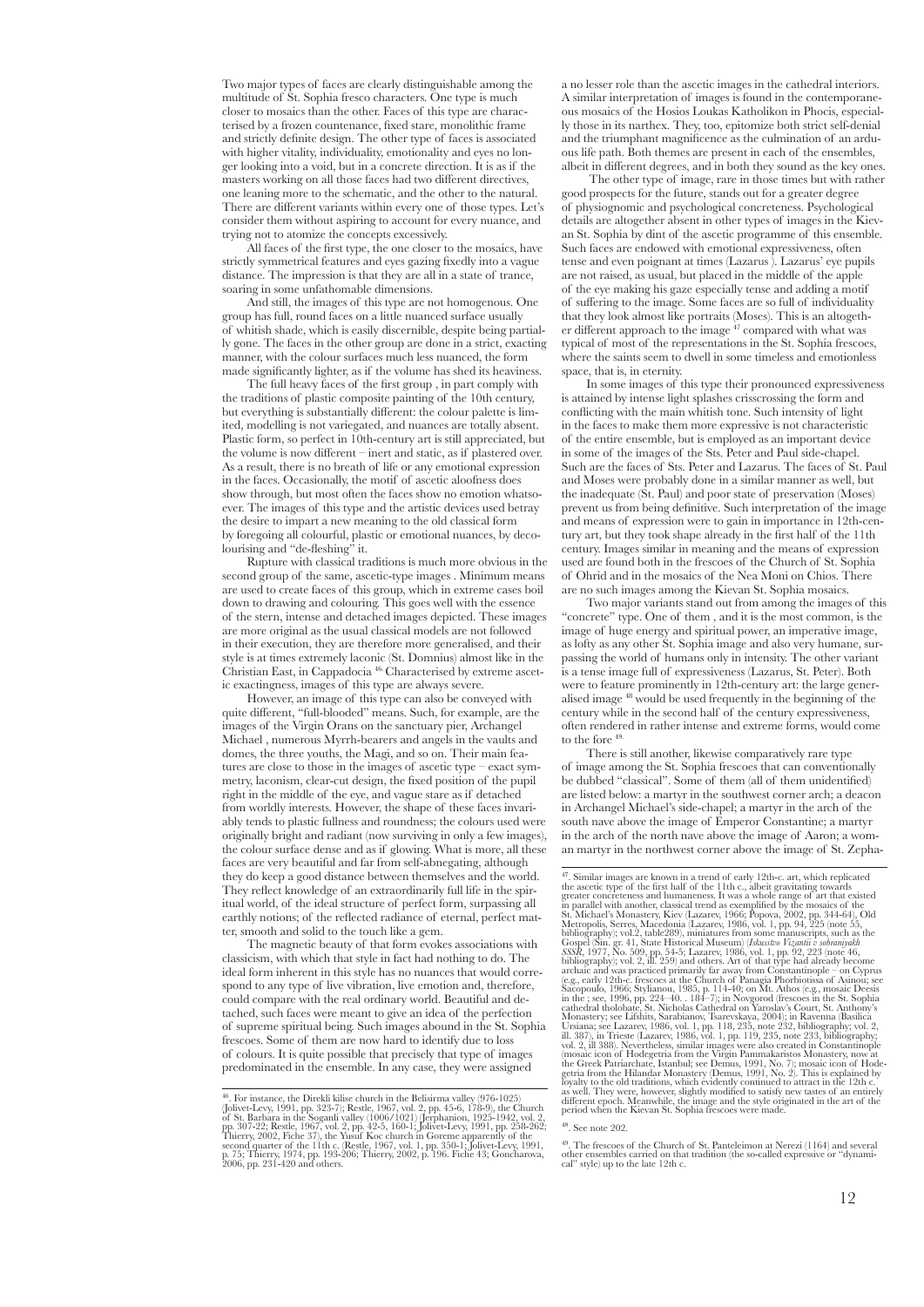nia; a number of images in the galleries – angels in the northeast dome, a saint in the northeast corner, and many others.

They are placed separately in different locations of the ensemble as rare guests in a community of strict holy men and women epitomizing ascetic self-denial or heroic might. They are always very beautiful, their features gentle, countenance calm and open, showing no tension whatsoever. They look absolutely lifelike and seem to differ from ordinary human faces only in their somewhat elated and cloudless state of mind.

One of the most picture-perfect and also best preserved among them is the image of a martyr in the transverse arch of the southwest compartment under the choir . It is full of classical beauty of Antique or early Christian type, which never disappeared from Byzantine art but merely was at times relegated to the background. The soft rounded oval of the young martyr's face is devoid of any geometrical exaggeration, all features have regular proportions, the eyes are not overly large; everything is commensurate, his glance slightly askance to make him lively and natural, his attitude serene without anything imperious about him. The paint is but slightly faded, and the colour has retained its brightness. The flesh tone of light ochre shades goes well with the rounded shape of his face and gains in intensity as it blends with the soft and natural-looking rouge without any geometrical outlines. The overall colour tone is cheerful, and the face seems to emit subdued light.

This type of faces and images is close to Byzantine miniatures of the second half of the 10th and the early 11th century <sup>50.</sup> Their creators appreciated classical art of the first half of the 10th century and strove to spiritualise its images and style.

All that did not disappear, but only became of secondary importance and was no longer used in monumental art when the ensembles of the Kievan St. Sophia and the Hosios Loukas Katholikon in Phocis were being created. However, they practiced precisely this type of art in court scriptoriums, as is evidenced by miniatures from the "imperial" menologia produced during the same period for Emperor Michael IV  $5^1$ . Some of the Greek masters who had come to Kiev to work on the St. Sophia cathedral obviously shared that type of taste which had already become old-fashioned. Apparently, it was not accidental that those images were not given pride of place in the cathedral, but were usually placed in arches and vaults more often than not as waist-length representations, that is, on a less effective scale compared with full-length figures on piers and walls.

There are parallels to images of this type among the St. Sophia mosaics as well. Such is, for instance, the image of St. Gregory the Theologian in the apse. His face, with symmetrical features and immobile countenance, is on the whole similar to those of all of his neighbours, however, the stylistic devices used are different – less schematic and more vibrant and liberated. There are no emphasized or geometrical outlines, no rigid lines. Its coloring is variegated, with a lot of bright red combined with the light shades of the basic flesh tone and light shadows over the oval of the face. Large shadows around the eyes are absent, as well as light-and-dark contrasts so persistent in other faces. Instead there is a harmony of different colours attained with the help of smalti shades of such great diversity that the surface looks like a glorious painting. This image is of the same type as "classical" images among the frescoes. However, it does not look all that Hellenistic, as similar fresco representations do, because its face, with its enlarged immobile features, is similar to the type of face all mosaics have.

Among vault mosaics there also are images distinguished by greater picturesqueness compared with the major corpus. These include three Deesis figures (Jesus Christ, the Mother of God and John the Precursor) on the triumphal arch and some of the forty martyrs of Sebaste on the wall arches (SS. Acacius, Severian, Ekaikii, Onapherius/Onuphrius). With less rigid methods used in their execution, their images look less categorical in their inner directives. And even though they cannot boast the unrestrained lush painterly manner of St. Gregory the Theologian, they still constitute a certain uniform group different from the main type of mosaic images and similar to the classical fresco images.

There is a special group of representations in St. Sophia wall paintings, in which images are similar from the point of view of physiognomy but different in their inner content. The most characteristic of them include St. Abibas on a south nave wall, a holy martyr (name unknown) in the south nave arch above the image of Emperor Constantine with the figures of St. George and St. Irene, and a holy martyr (name unknown) in the transverse arch of the south nave spanning the space from the southwest pier to the south wall. Inordinately large bulging eyes make these images especially expressive. The face of an unknown martyr (above Emperor Constantine) is very lively, there is a "velvety" softness about his glance, and it seems that faded colours alone prevent us from seeing the moist glitter of his eyes; full, as if laden, form is perfect plastically, and one can discern erstwhile brightness and freshness of colour. St. Abibas' face, immobile and with a frozen "hypnotic' stare, is expressive in an entirely different way, attuned to the basic nature of images of the St. Sophia ensemble. The main thing about the image of a martyr in the transverse arch of the southwest compartment under the choir is the magnetism of his glance – his inordinately big eyes looking askance and the whites of his eyes sparkling. Large shadows are to the left of his face and on his neck, his broad shoulders look square. His head has a heavy shape, the outline of his face simple, rounded and devoid of any elegance, its colour uniform and somewhat albescent. The face is of the same physiognomic type of ox-eyed images with large bulging eyes as if drowning in the shadows surrounding them. However, it has none of the "velvety softness: the main emphasis is altogether different, imperative and slightly dramatised.

To one extent or another, all those faces are akin to fresco images from the Church of Panagia ton Chalkeon in Thessaloniki created (ca. 1028) shortly before the Kievan St. Sophia ensemble and on the whole as yet lacking pronounced asceticism as is seen in the latter cathedral, but full of emotional fevour and occasionally even excited inspiration. The unknown martyr in the arch of the south nave (above Emperor Constantine) is nearly virtually like such images; despite the similar physiognomic features, the face of St. Abibas nevertheless bears the stamp of another, the following stage in that art (it is comparable to the images of holy physicians in the Hosios Loukas narthex); the face of the martyr in the transverse west arch of the south nave is in meaning close to the range of St. Sophia images that are most "concrete", mighty and of truly power authority.

To sum up, all images of the enormous St. Sophia wall painting ensemble are attuned to a single concept, on the whole the same as is embodied in the cathedral mosaics. However, there also are numerous variants, nuances of a general style that can be observed in diverse places of the huge cathedral space. They are more profuse in frescoes than in mosaics. It may well be that every artist worked now here and now there. It is just as possible that one master could produce different artistic types dictated by concrete space, as well as by the particulars of the life of the saint, whose image he was to paint.

 The images frequently form either small groups or pairs on the basis of either opposite qualities or, on the contrary, their common principles; in any case their expressiveness is only enhanced by this fact. For example, an image full of harmony can be juxtaposed in the same arch with an image of inner expressiveness. Such are the two martyrs with crosses in their hands occupying the transverse arch in the southwest compartment under the choir. One of them, in a cherry-red chiton and green mantle, is an epitome of flourishing youthful beauty and Hellenistic reminiscences, human charm and Antiquity perfection. His face is characterised by proportionate features, gentle outlines and lack of dissonance. The line design is refined, precise and modest without any accents. The colour palette is likewise rich in shades, light and delicate, and the image as if meant to give an idea of the found harmony and the beauty of Paradise.

The other image pairing it and with his dress of the same colours in reverse – a green chiton and a cherry-red cloak – is the complete opposite. He is characterised by inordinate inner strength, domineering glance, heavy head of a generalised form and enlarged features – everything conveying might and spiritual profundity.

The two martyrs placed opposite each other in the arch of the south nave above Emperor Constantine are in a similar, "dialogue-like" juxtaposition. One of them , the younger one in a green chiton and light cherry-red cloak, is of the same "classical" type as the martyr in the transverse south arch, but utterly different from it. Its origin is not in Hellenism, Antiquity or Paleochristian art, but in art, though rooted in classicism, yet already fully matching Byzantine artistic ideas, the art that developed

 $50.$  See notes 153-61.

<sup>51</sup>. See note 188.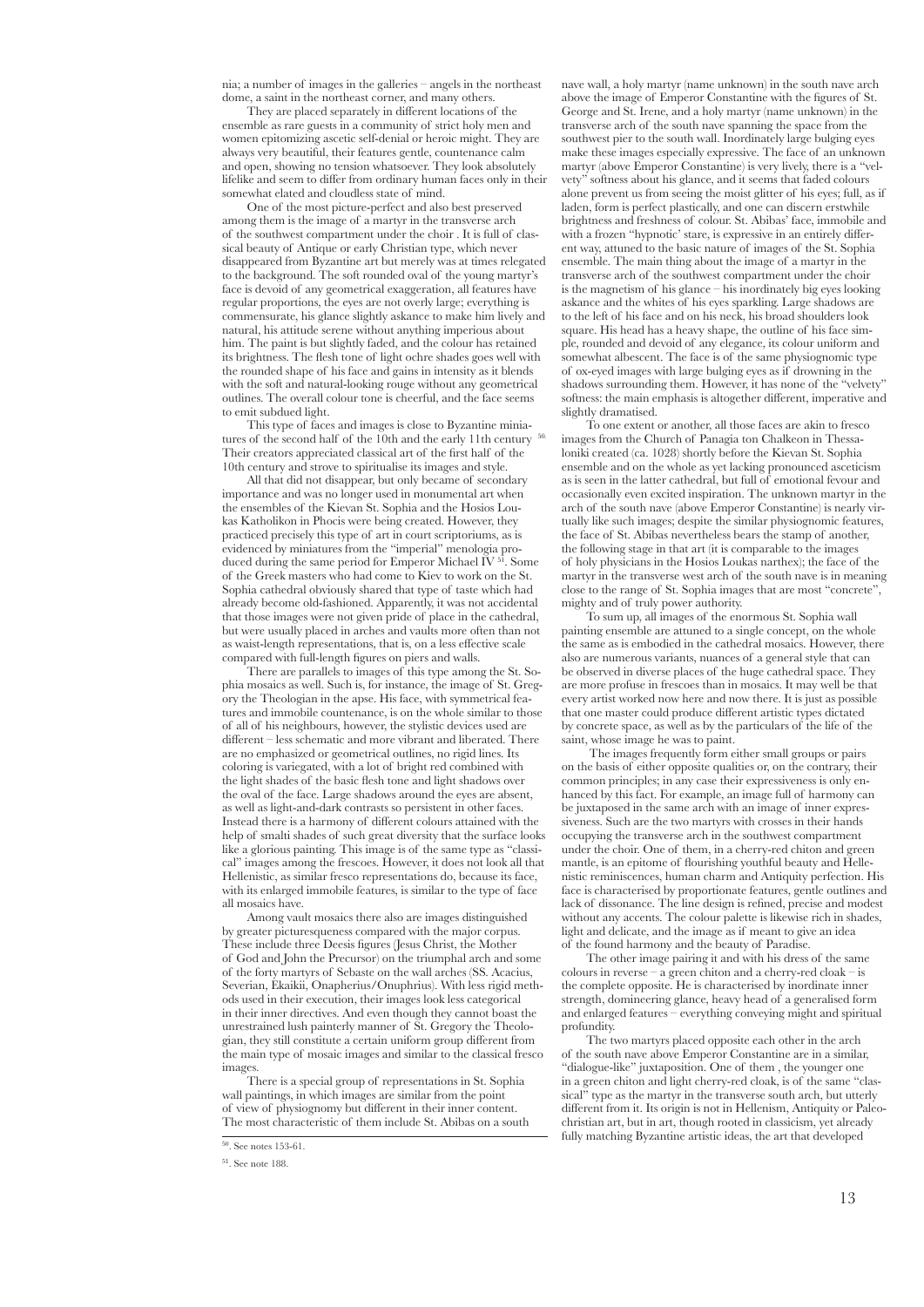from the late  $5th - 6th$  centuries  $52$ , and attained image spirituality not through stylisation but exclusively through the expressive faces and eyes, that is, exclusively through the characterisation of the inner state. Precisely such images identify the Panagia ton Chalkeon fresco ensemble. And the young martyr above Emperor Constantine in the arch of the south nave of the Kievan St. Sophia belongs to the same "community". Such "ox-eyed" images are few and far between in the St. Sophia ensemble, their presence explained rather by recollections of the recent past.

Next to this inspired young holy martyr is another slightly older, yet also beardless and in the identical green chiton and cherry-red cloak, however, possessing expressiveness of an altogether different type. He has sharp eyes, looking askance, large and heavy shadows, all outlines emphasized and harsh lines. His huge monobrow, low forehead hidden under a fringe, monotone surface of the face, dark outlines around every feature, rounded oval of the massive face and the rigidly even curve of the chin with a geometrical shadow below all produce the impression of a strong and somewhat grim image. Nothing has been softened in it, there is no recollections of the classics of the Macedonian Renaissance – the image is born of the ascetic notions of culture of the second quarter of the 11th century, albeit not of the most detached variant, but a more emotional one, marked above all by spiritual might and authoritativeness. Now if the young saint on the opposite side of the arch is in a state of blissful contemplation and bearing a stamp of silent spiritual joy, the other martyr has the emphatic severity of a spiritual zealot about him. He is in a state of a fiery fervour and has something dramatic about him.

Holy presters St. Domnius and St. Philippol placed opposite each other in the arch before the window of the outer south gallery constitute another prominent "dialogue-like" juxtaposition. St. Domnius is in a state of utter detachment, as if in reverie, and out of reach. Conversely, St. Philippol is quite communicative with the human world, only surpassing its potential in the intensity of emotions and their manifestations.

The face of St. Domnius has fully symmetrical features, every one of them strictly outlined. He is gazing into the unfathomable space, his immobile pupils strictly centred, all lines as if drawn with a pair of compasses and a ruler; his lips, the contours of which resemble some geometrical pattern, are tightly pressed. Sparing painting boils down to a coloured drawing with predominantly neutral ochres and minimum rouge, there is no breath of life anywhere. Such laconic, pithy form produces an image of strict inner discipline and utmost aloofness from anything lively.

Conversely, St. Philippol's face is emotional, even passionate. His lively eyes, slightly askance, are obviously looking at something concrete; with half open lips, his mouth seems to be breathing, which is extremely rare for all the faces of the St. Sophia ensemble. The design of his features is distinguished by great flexibility and even elegance, with lines thickening and tapering so that no uniformly rigid contour is formed. Modelling is copious, and the palette is more nuanced.

The generalised and schematic methods used in the image of St. Domnius are identical with the key artistic precepts of St. Sophia frescoes, however, their abbreviation is extreme for this type of style and reminiscent of the style of Cappadocia frescoes. The expressiveness of the image of St. Philippol is entirely of a different kind and coincides with a variant of the St. Sophia ensemble that includes the representations of Aaron and St. Paul. Their images have individuality and concreteness, their inner concentration combined with imperious willpower. Precisely such images were to live on in the art of the late 11th and especially early 12th centuries (frescoes of the Church of the Virgin Eleousa in Veljusa 53, mosaics of St. Mark's basilica in Venice 54 . I think, however, that all wall paintings at the St. Sophia cathedral, including the galleries, were made concurrently in the mid-11th century; they have different modifications of commonly accepted imagery of the period, but they are fundamentally similar in the maximalism of their spiritual guidelines.

Another method of placing fresco images in the Kievan cathedral is based on the juxtaposition of the more similar images

<sup>54</sup>. Demus, 1988, pp. 15-23.

rather than the correlation of contrasting types. This is especially characteristic of images on the walls. Such are St. Gurius . St. Gurius is advanced in age while St. Abibas is young, which may be the reason for the use of slightly different painterly methods in the execution of their faces. A homogeneous brown tone predominates in the face of St. Gurius, only slightly shifting now to a lighter, now to a darker shade depending on the structure of form, however, little helping to convey its roundness. His face, framed with grey hair, looks even more bone-dry and anemic compared with the face of St. Abibas, which has a more varied palette and includes shades of olive and grey with a dash of red added to make them fresh, and colours are laid, as it were, skirting the rounded volume. The young face of St. Abibas looks more voluminous compared with that of St. Gurius. These are, of course, but fine nuances attesting to the master's professional and human sensitivity. Irrespective of all these gradations, the two images have similar immobile countenance and frozen pupils of the wide open eyes to convey the state of absolute detachment.

Comparison of young and old age is a primordial theme in art that was interpreted poetically and philosophically already in Ancient Greece through the correlation of the two states of human life and soul. The main thing in the interpretation of this theme at the St. Sophia Cathedral in Kiev is the unity of all stages of life and the inseparability of the beginning and the end, which depend on God's will.

The same principle of image arrangement is observed in the figures of the Myrrh-bearers on the west wall of the south nave, in the southwest compartment under the choir. The two surviving waist-length figures there, both in medallions, are on the sides of some now lost central figure (in a rectangular frame), in whose place an arch opening has been cut into the inner ambulatory. The two Myrrh-bearers are martyrs whose names are not known (the inscriptions have not survived), the left one possibly St. Nino. Both representations are fairly well preserved. They have green robes, the right one with a matching green maphorion and the left with a light lilac maphorion.

Their robes are executed differently. In the right figure the green robe and maphorion merge to form a single enveloping fabric pierced by a multitude of light modelling in the form of white lines, mostly long and strong, occasionally small, as if conveying the nuances of the play of light, but in any case absolutely unlike the large and harsh highlights of geometrical shapes as in St. Sophia mosaics and some of its frescoes. In their pattern these numerous white lines standing for rays of light look more like gold hatching in manuscripts  $55$  than architectonic highlights as they were usually presented.

There are next to no such white lines in the attire of the left figure (St. Nino?) . In part they have faded, but then they were less numerous than in the right figure where they form the bulk of the painterly surface. In the left figure that surface was obviously conceived as less segmented, more monolithic and therefore has only basic dark green lines outlining the folds. The main thing is the mass of the figure and its outline.

The right figure has clothes distinguished by a lot of colour and light, which corresponds to ideas of some sparkling world and in no way brings to mind thoughts of ascetic modesty. In comparison the figure of St. Nino (?) on the left looks stricter, her face more austere and everything in it harshly marked, lines hard (especially in the outlines of eyes and shadows); the rouge, the red colour of which has, regrettably, darkened, used to be large and geometrical, the countenance simple and strong, with severity and might as the dominant characteristics.

The image of the Myrrh-bearer on the right has individuality and from the point of view of physiognomy and psychology is full of the same strength as the image of St. Nino (?), which is combined here with genuine grandeur. The large features are rendered plastically, as if it were the face of a statue. There are next to no shadows around the eyes; here and there a darker shade of the colour looks like actual shadow from a 3D shape; the Greek nose is perfectly sculpted; everything in this face simultaneously looks like a natural face and a classical model. Meanwhile, the "classicism" of this type of face and its plastic form is of a different nature than in the art of the so-called Macedonian Classicism of the first half of the 10th century. There is none of its painterliness, gentleness and refinement, nor any savouring of the classical form – everything bespeaks gravity and sculptural generalisation. Overall this image is akin to characters from the

<sup>52</sup>. For instance, mosaics of the Orthodox Baptistry and the Archbishop's Chapel of Ravenna, the Rotunda of St. George in Thessaloniki and others.

 $^{53}$ . Djuric, 2000, pp. 31-3, 331-3, 450 (after 1080); Milkovik-Pepek, 1981<br>(between 1085 and 1093); Mouriki, 1985, vol. 1, pp. 263-4 (1081; offers a brief, but highly original assessment of the place of Veljusa frescoe

<sup>55</sup>. Andreescu, 1972/1, pp. 184-94, figs. 1-14; Andreescu, 1972/2, pp. 195-223, figs. 15-39; Andreescu, 1976, pp. 247-341, figs. 1-52; Popova, 2000, pp. 152-65 (with bibliography).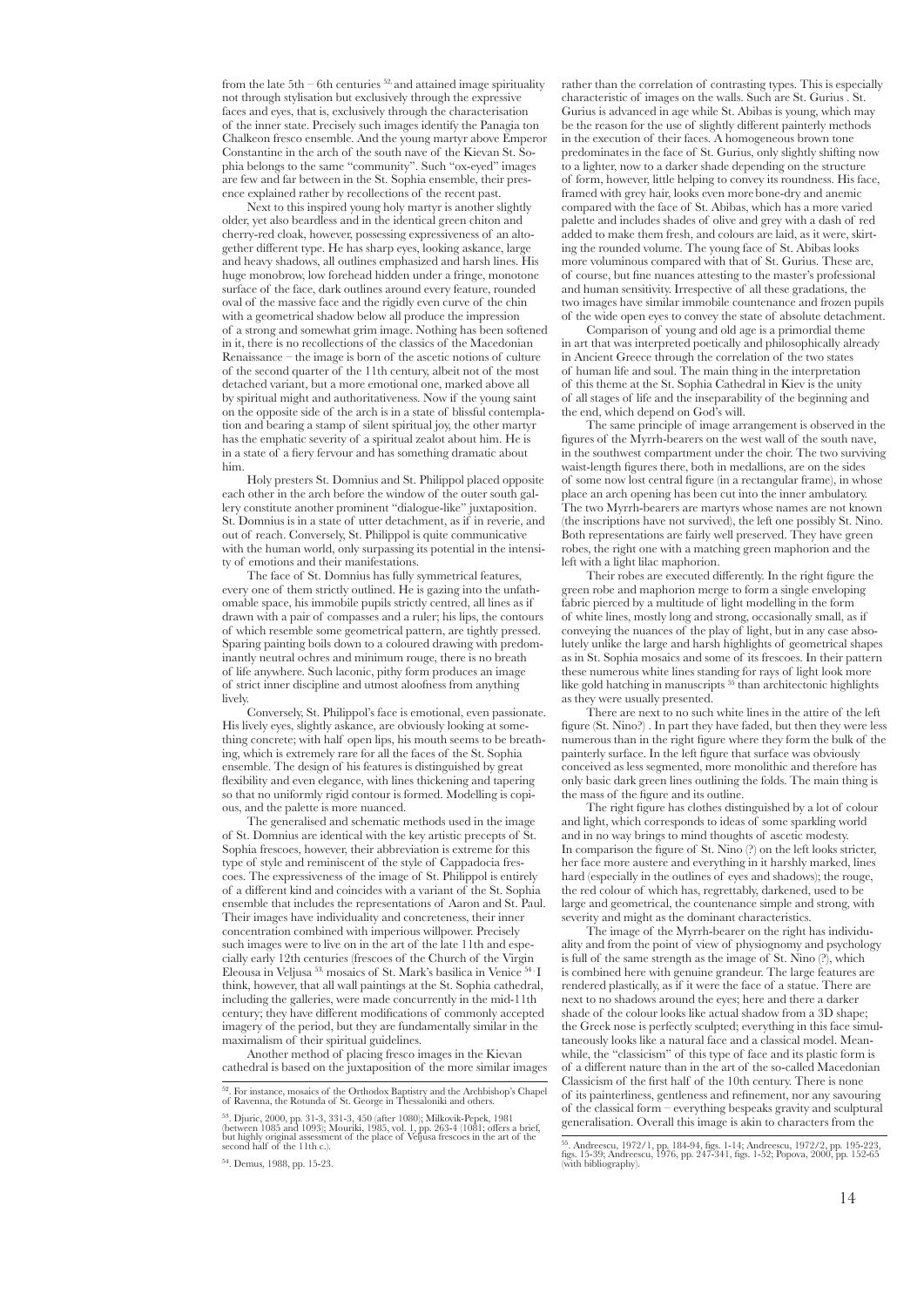Hosios Loukas Katholikon mosaics, especially those of the narthex. Although strict, they nevertheless come across not so much detached as triumphant, even resplendent, their main theme being the triumph of spirit rather than severe asceticism. There is something majestic and flourishing in this art, and all that despite little mobility of outward physiognomic features and rigid stylistic devices.

Similar principles of placing figures on the walls and vaults can be observed in different parts of the cathedral – contrasting juxtaposition resulting in a "dialogue" of images, which is especially characteristic of the representations in the arches, and the repetition of identical or very similar types making them more expressive, which is especially characteristic of the representations on the walls.

All types of images are encountered in diverse places and numerous compartments of this enormous two-tier cathedral and on its piers. Nevertheless, it is possible to point out certain regularities in the correlation of the types of images and the different parts of the cathedral. For instance, young warriors, petazarny martyrs and adolescents forming some sort of community are depicted on the piers of the central space, on the facets of the piers under the dome facing the sanctuary where St. George are represented and on the facets overlooking the naos. Their faces epitomize confident willpower. All of them are painted in a similar way – with a plastic volume, rounded outlines, no colour nuances, uniform faces, multiple and somewhat monotonous repetition of images of serene strength and spiritual loyalty, that is, the image to be recognized as that of protector and guard. The painterly surface of all of them is worn out, very badly in some cases – the red is gone from the cheeks, with traces of it discernible in one of the adolescents. Lip colour, just as red in its time, is likewise faded. If the colouring of that type of painting was more intensive, the nature of the image was somewhat different from the way it is seen now, that is to say, it was lighter and more triumphant.

The St. Sophia cathedral has a lot of colourful and light images that are sometimes seen clearly and sometimes just discerned, however, even in their present state their magnificent beauty and radiance continue to impress. Spiritual concentration and detachment required for it are wedded in them to a joyful tone. Such images are to be found in the side-chapels of Archangel Michael and St. George. They include two major representations in the apse conches on the north wall of the same compartment 56; a deacon and prophet Zechariah in the Archangel Michael side-chapel. Many of the gone frescoes in those areas may well have been of the same type in the past.

The numerous representations of the angels on the vaults of both side aisles , well preserved in the south aisle and less so in the north aisle, also belong to the same type. This is also true of the images of angels in the gallery domes (especially in the northeast dome above the north gallery). The throngs of angels are in the vaults all along the side aisles – the main lateral zones of the cathedral space. Inhabited by angels, they became the symbols of the heavenly world spread over the cathedral throughout its extension from west to east. The angelical creatures appear in the flourishing beauty of young faces. The chains of angelical choirs seem to come out of the side-chapels of Archangel Michael and St. George. Rows of such images extending from the south and the north adjoin the central cathedral space providing it, as it were, with a resplendent frame.

Some types of images form small groups both in the south and the north side-chapels. The figures of two old grey-haired presters are next to each other on the south side facets of the pier under the dome, executed identically in scanty simplest painting. Although their faces differ, both are equally expressive strict images of a man totally engrossed in prayer and detached from anything mundane. Images of the same type are also found in the north chapel (the prophet opposite Aaron) and on the south sanctuary pier (St. Theodore the Studite and an unknown monk).

Saints of the same severe type with just as immobile faces and frozen glances, but unlike the preceding group with massive faces, their ovals heavy and almost monochrome albescent, are placed in a similar way: several figures grouped together. Such are three figures . Some of the Mirrh-bearers in the western part of the cathedral also belong to the same group, including St. Thecla, St. Anastasia and an unknown martyr, all placed on the projections of the southwest pier.

There are two more types of images placed symmetrically in the northern and southern parts of the cathedral, as if

in opposition to each other. On each side from the centre, approximately in the middle of the lateral spaces, there are images forming some small groups. In the northern part of the cathedral the faces are the most poignantly expressive and imbued with emotionality that was not characteristic of that type of art. These include St. Peter and an unknown sainted hierarch opposite her. They stand out both for their features and for the stylistic devices used. All of them are characterised by individualised physiognomy, grimly tense or extremely harsh glances, shapes based on contrasts instead of evenly rounded plastics, expressive light and the general impression of dissimilarity from the other images of the ensemble. Opposite them, in the southern part of the cathedral are images with what seems to be contrary

expressiveness – St. Panteleimon , St. Andrew and St. Theodore Stratelates. Their images are likewise individualised, but devoid of any tension, their faces light, and all the painterly methods and elements of style precise and unadulterated. The shapes are plastically magnificent and at the same time looking very light, and colour is multifarious, refined and modest. It may well be that this obvious contrast between the north and south sides of the central space was an accidental result of the artistic manners of different masters working there. But it is also quite possible that the effect was specially conceived as a contrast between the heavy and the light, the energetic and the contemplative, the expressive and the harmonious, the harsh and the serene, and eventually, the passionately human and the heavenly tranquil.

The eastern and western parts of the cathedral accommodate sundry types of images. The sanctuary representations seem to reflect specifically diverse aspects of spiritual life, although mighty and severe images, as devotionally ascetic, as domineering, are still in the majority. Such are nearly all the sainted hierarchs and deacons on the walls and in the arch openings of the sanctuary space. The manner of their execution is different; clearly more than one artist worked on them. Both in scenes and separate figures painting is for the most part dense, shapes have volume, brightly light colours used both in faces and attire (at present fully surviving in small areas) and generous highlights, as it were shining on all coloured surfaces, that is, the artistic language employed is absolutely conventional and extremely intensive.

Another variant of this art is also there: the images are exceedingly generalised and pithy, painting characterised by dark laconic design, geometrical lines, brown coloured faces and insignificant modelling. Such are the deacons and martyrs in the archway leading to the sanctuary from the south – St. Nicephorus, M. ; St. Papylus, deacon; St. Lawrence, M. (?) and an unknown martyr.

 There is also an image of a Myrrh-bearer (in cherry-red attire) in the same sanctuary space, her face not only severe, but even grim, shape little differentiated and heavy, and colour uniformly albescent. We have seen that sort of painting in small groups of images in the south and north side aisles. The image is not typical of sanctuary paintings, but is rather characteristic of representations in the opposite part of the cathedral on the west piers and in the southwest and northwest areas where the figures of Myrrh-bearers predominate. Their imagery range is extremely varied and includes nearly all the basic physiognomic types characteristic of the St. Sophia fresco ensemble. The impression is that the human world, with its peculiarities and characters, was captured right there at the entrance, in the western parts of the interiors, in diverse physiognomic types and with the help of different artistic devices, and everything in it was pervaded with the idea of an all-consuming religious feeling, complete abandon in prayer and strict spiritual discipline.

The world of sanctuary images is just as varied. Apparently, a similar concept existed for this area: numerous variants of human nature sublimated in the sanctuary space and liturgy were united by a single powerful spiritual uplift.

The sanctuary piers bear full-length representations of the Virgin Orans on the south side and St. John the Baptist on the north. Placed so prominently in the gateway, before the vast space of the cathedral, these figures reflect the crucial conceptual aspects of the symbolical programme of wall paintings. St. John the Baptist ; Her image of striking beauty and radiance forms a contrast to St. John the Baptist. Compared to many other faces in this ensemble, Her face is excellently preserved. It is painted plastically in bright colours that have lost none of their freshness and wealth of shades. The saturated red of the rouge, lips and rounded modelling goes well with the light golden yellow flesh tone and very light shadows. Here and there golden white strokes

 $\overline{56}$ . See note 200.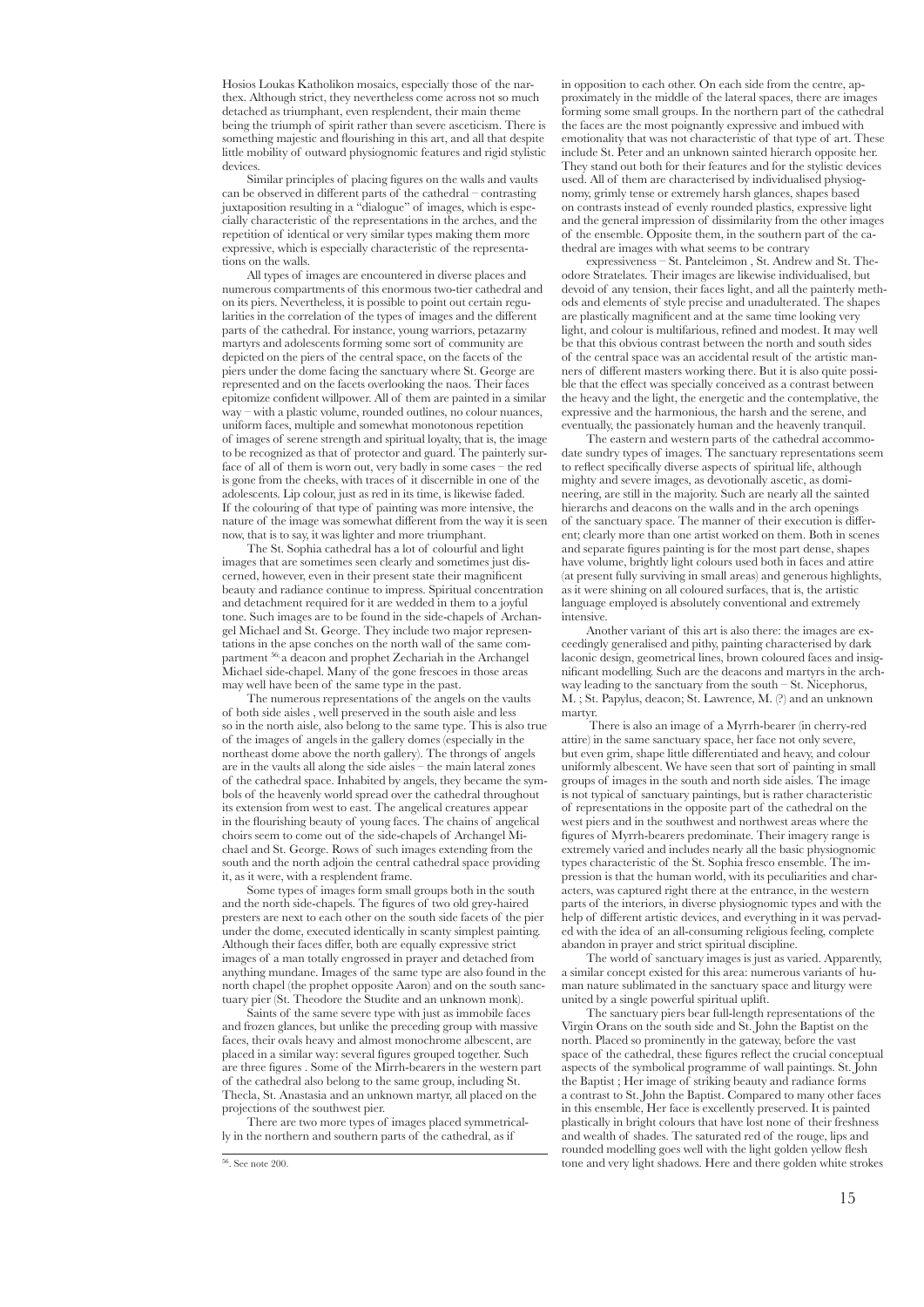imitating light enrich this magnificently coloured surface. The full, as if laden shape seems three-dimensional. There is no geometry: all lines, curves and rounding-offs are supple and precise, even the nuances were taken into account in the construction of the shape. Although there is great affinity with classical ideas, the frozen face and vacant stare create a distance between the image and the human world standing before it. However, the ascetic motif recedes to the background in favour of triumphant majesty and festive beauty of Her face.

The two images on the sides of the altar, St. John the Baptist and the Virgin, are important symbols of St. Sophia's entire painting ensemble, encapsulating its main ideas about the ascetic path and its triumphant result. Such a graphic juxtaposition of the two sides of spiritual life is rarely found in art. Similar notions are even more forcefully expressed in the mosaics of the Hosios Loukas Katholikon in Phocis, especially in its narthex. This accent is absent in St. Sophia's mosaics, which offer the most powerful imagery of the ascetic programme in the whole of the cathedral. It is, however, present in the frescoes, whose world is more versatile and complicated than that of the mosaics. The fresco images speak of the aim, which calls for the path of ascetic self-abnegation, and of the glorious culmination of that path as conveyed in the beautiful face of the Virgin and in some other just as colourful, potent and radiant, if worse preserved, images in the cathedral interiors.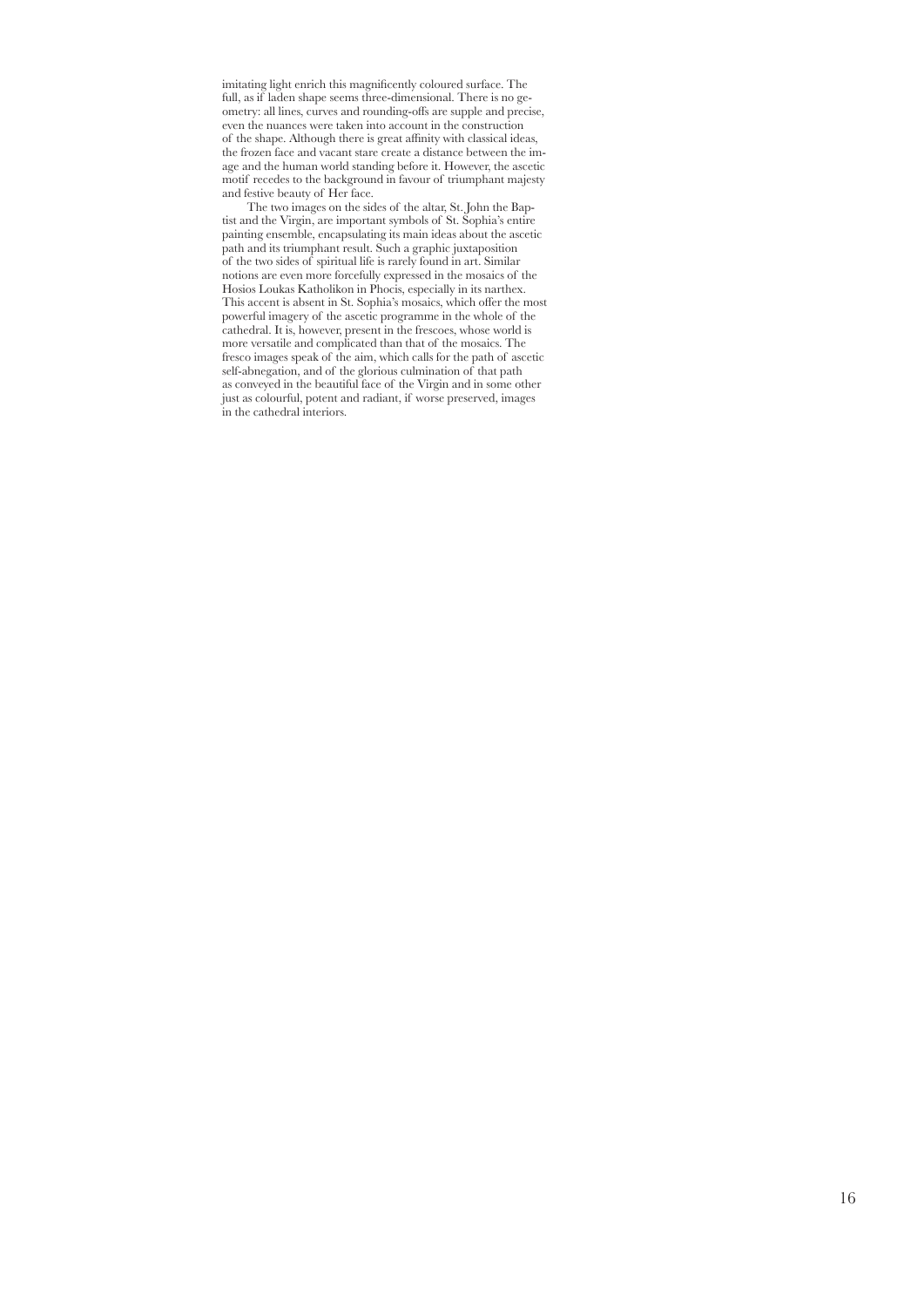### **Подписи к иллюстрациям**

### **218**

*St. Mark the Evangelist*. Miniature. Trebizond Gospel. Third quarter of 10th c. National Library of Russia, gr. 21. sh. 50б.

### **219**

*St. Luke the Evangelist*. Miniature. New Testament. Third quarter of 10th c. The British Library in London, Аdd. 28815, sh. 162 rev.

### **220**.

 Angel from the *Ascension* composition. Fresco, 1028. Panagia ton Chalkeon, Thessaloniki

### **221**

Holy hierarch. Fresco. Church of St. Sophia in Ohrid

#### **222**

*Basil the Great*. Mosaic. Katholikon of the Hosios Loukas Monastery in Phocis

#### **223**

*St. Anne*. Mosaic. Nea Moni Katholikon on Chios

### **224**

*St. Anthony*. Mosaic. Katholikon of the Hosios Loukas Monastery in Phocis

#### **225**

*Pantocrator*. Mosaic. Kievan St. Sophia Cathedral. Dome top

# **226**

*The Mother of God*. Mosaic. Kievan St. Sophia Cathedral. Central apse conch

# **227**

Apostles Paul and Matthew from the *Eucharist* composition. Mosaic. Kievan St. Sophia Cathedral, central apse

### **228, 229**

Angels from the *Eucharist* composition. Mosaic. Kievan St. Sophia Cathedral, central apse

## **230**

Apostles Peter and John the Theologian from the *Eucharist* composition. Mosaic. Kievan St. Sophia Cathedral, central apse

### **231**

Apostles Luke and Simon from the *Eucharist* composition. Mosaic. Kievan St. Sophia Cathedral, central apse

#### **232**

Apostles Mark and Andrew from the *Eucharist* composition. Mosaic. Kievan St. Sophia Cathedral, central apse

#### **233**

St. Lawrence, Archdeacon. Mosaic. Kievan St. Sophia Cathedral. Sainted hierarchs tier. Central apse

#### **234**

Basil the Great. Mosaic. Kievan St. Sophia Cathedral. Sainted hierarchs tier. Central apse

# **235**

St. John Chrysostom. Mosaic. Kievan St. Sophia Cathedral. Sainted hierarchs tier. Central apse

#### **236**

 St. Nicholas the Wonderworker. Mosaic. Kievan St. Sophia Cathedral. Sainted hierarchs tier. Central apse

#### **237**

St. Gregory the Theologian. Mosaic. Kievan St. Sophia Cathedral. Sainted hierarchs tier. Central apse

# **238**

St. Gregory of Nyssa. Mosaic. Kievan St. Sophia Cathedral. Sainted hierarchs tier. Central apse

#### **239**

St. Gregory Thaumaturgus. Mosaic. Kievan St. Sophia Cathedral. Sainted hierarchs tier. Central apse

# **240**

St. Epiphanius, Bishop of Cyprus. Mosaic. Kievan St. Sophia Cathedral. Sainted hierarchs tier. Central apse

**241**

St. Clement of Rome. Mosaic. Kievan St. Sophia Cathedral. Sainted hierarchs tier. Central apse

**242**

St. Mark the Evangelist. Mosaic. Nea Moni Katholikon

### **243**

St. Mark the Evangelist. Mosaic. Kievan St. Sophia Cathedral. Southwest pendentive Forty Martyrs of Sebaste:

**244** St. Lysimachus

**245** St. Leontius

**246** St. Acacius

# **247**

St. Severian. Mosaic. Kievan St. Sophia Cathedral. Wall arches

# **248**

 Apostle from the *Ascension* composition. Fresco. Panagia ton Chalkeon church, Thessaloniki

**249**

Archangel Michael. Mosaic. Hosios Loukas Katholikon, Phocis

### **250**

St. Mary Magdalene. Fresco. Kievan St. Sophia Cathedral. Northwest corner of the naos under the choir

### **251**

St. Polychronia. Fresco. Kievan St. Sophia Cathedral. Southwest corner of the naos under the choir

#### **252**

Prophet Zephoniah. Fresco. Kievan St. Sophia Cathedral. Northwest corner of the naos under the choir

#### **253**

St. Theopistia. Fresco. Kievan St. Sophia Cathedral. Inner west oallery

#### **254**

Myrrh-bearer. Fresco. Kievan St. Sophia Cathedral

# **255, 256**

Myrrh-bearers. Fresco. Kievan St. Sophia Cathedral. Choir

# **257**

Emperor Constantine. Fresco. Kievan St. Sophia Cathedral. Southwest corner of the naos under the choir

### **258**

Unknown prester. Fresco. Kievan St. Sophia Cathedral. Southwest corner of the naos under the choir

### **259**

 St. Sampson. Fresco. Southwest corner of the naos under the choir